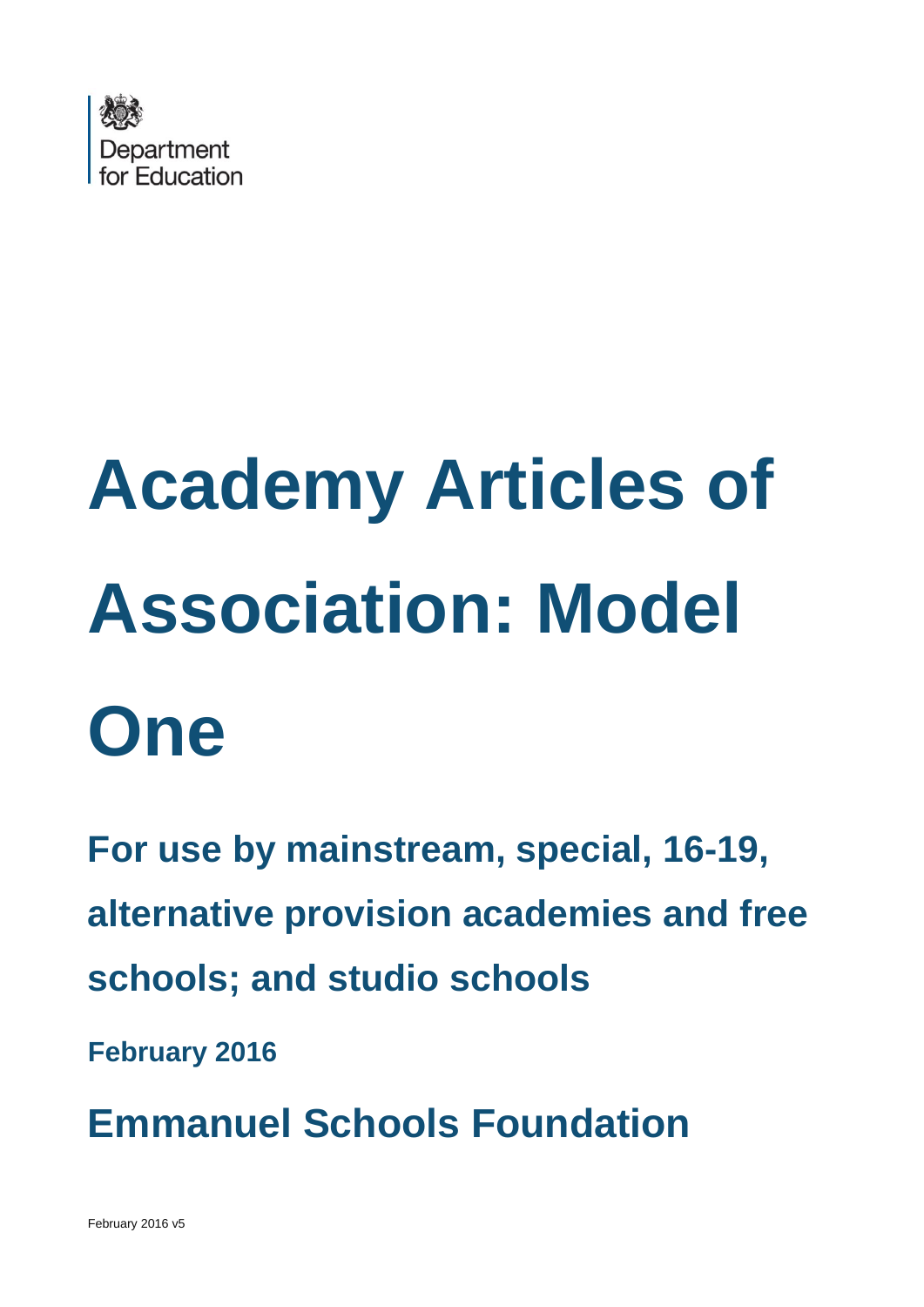For use by mainstream, special, 16-19, alternative provision, free and studio schools

| Contents<br><b>INTERPRETATION</b>          | 5  |
|--------------------------------------------|----|
| <b>GENERAL MEETINGS</b>                    | 18 |
| <b>NOTICE OF GENERAL MEETINGS</b>          | 18 |
| PROCEEDINGS AT GENERAL MEETINGS            | 19 |
| <b>PARENT TRUSTEES</b>                     | 24 |
| <b>CO-OPTED TRUSTEES</b>                   | 26 |
| <b>TERM OF OFFICE</b>                      | 27 |
| <b>SUSPENSION</b>                          | 27 |
| <b>DISQUALIFICATION OF TRUSTEES</b>        | 28 |
| <b>CLERK TO THE TRUSTEES</b>               | 30 |
| CHAIRMAN AND VICE-CHAIRMAN OF THE TRUSTEES | 30 |
| <b>POWERS OF TRUSTEES</b>                  | 31 |
| <b>CONFLICTS OF INTEREST</b>               | 32 |
| <b>THE MINUTES</b>                         | 33 |
| <b>COMMITTEES</b>                          | 33 |
| <b>DELEGATION</b>                          | 34 |
| CHIEF EXECUTIVE OFFICER AND PRINCIPALS     | 34 |
| <b>MEETINGS OF THE TRUSTEES</b>            | 35 |
| <b>PATRONS AND HONORARY OFFICERS</b>       | 38 |
| <b>THE SEAL</b>                            | 39 |
| <b>ACCOUNTS</b>                            | 39 |
| <b>ANNUAL REPORT</b>                       | 39 |
| <b>ANNUAL RETURN</b>                       | 39 |
| <b>NOTICES</b>                             | 39 |
| <b>INDEMNITY</b>                           | 40 |
| <b>RULES</b>                               | 40 |
| AVOIDING INFLUENCED COMPANY STATUS         | 41 |

THE COMPANIES ACT 2006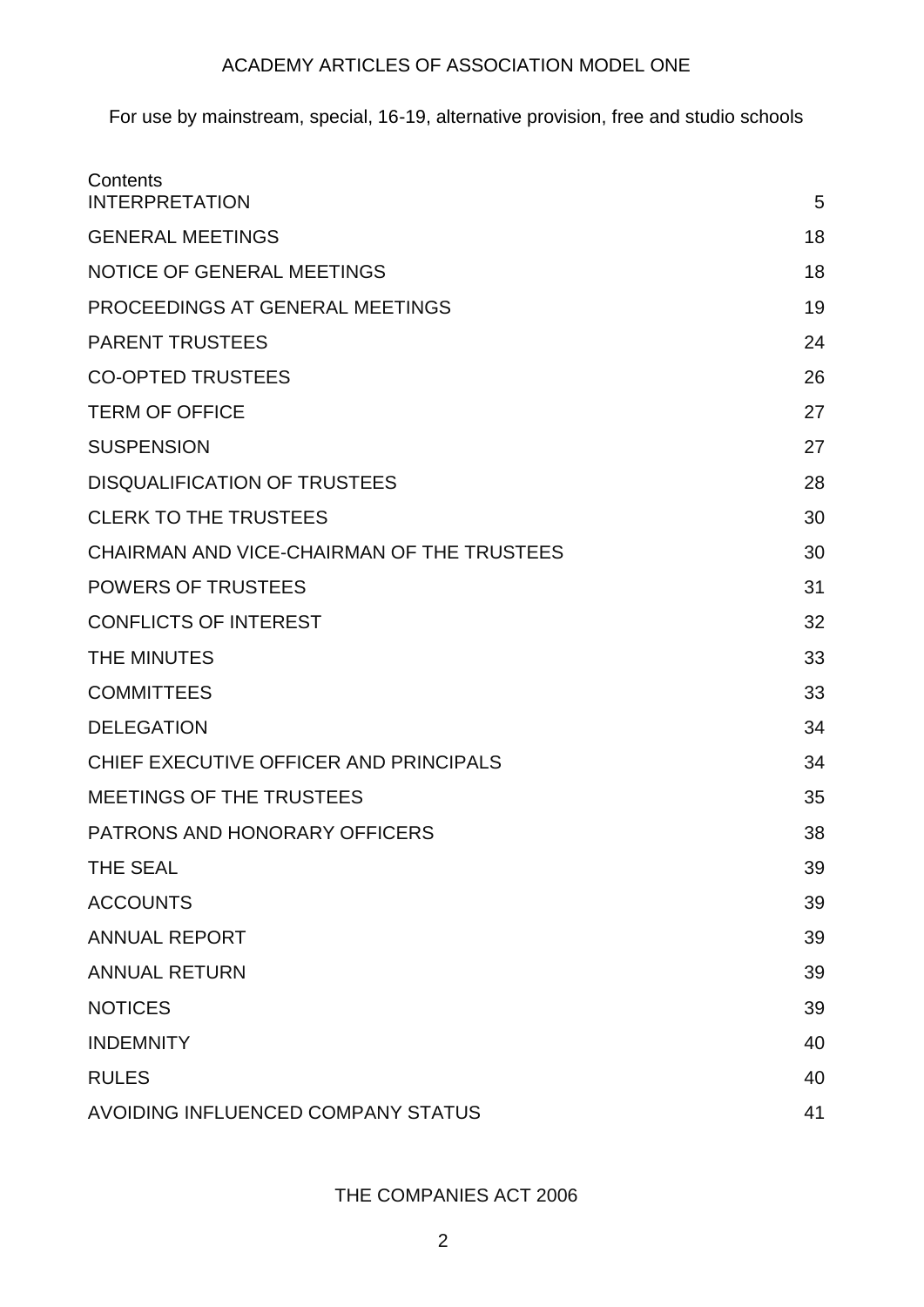For use by mainstream, special, 16-19, alternative provision, free and studio schools

A COMPANY LIMITED BY GUARANTEE

# ARTICLES OF ASSOCIATION

OF

# EMMANUEL SCHOOLS FOUNDATION

# COMPANY NUMBER: 04464331

Adopted by special resolution dated 1<sup>st</sup> February 2017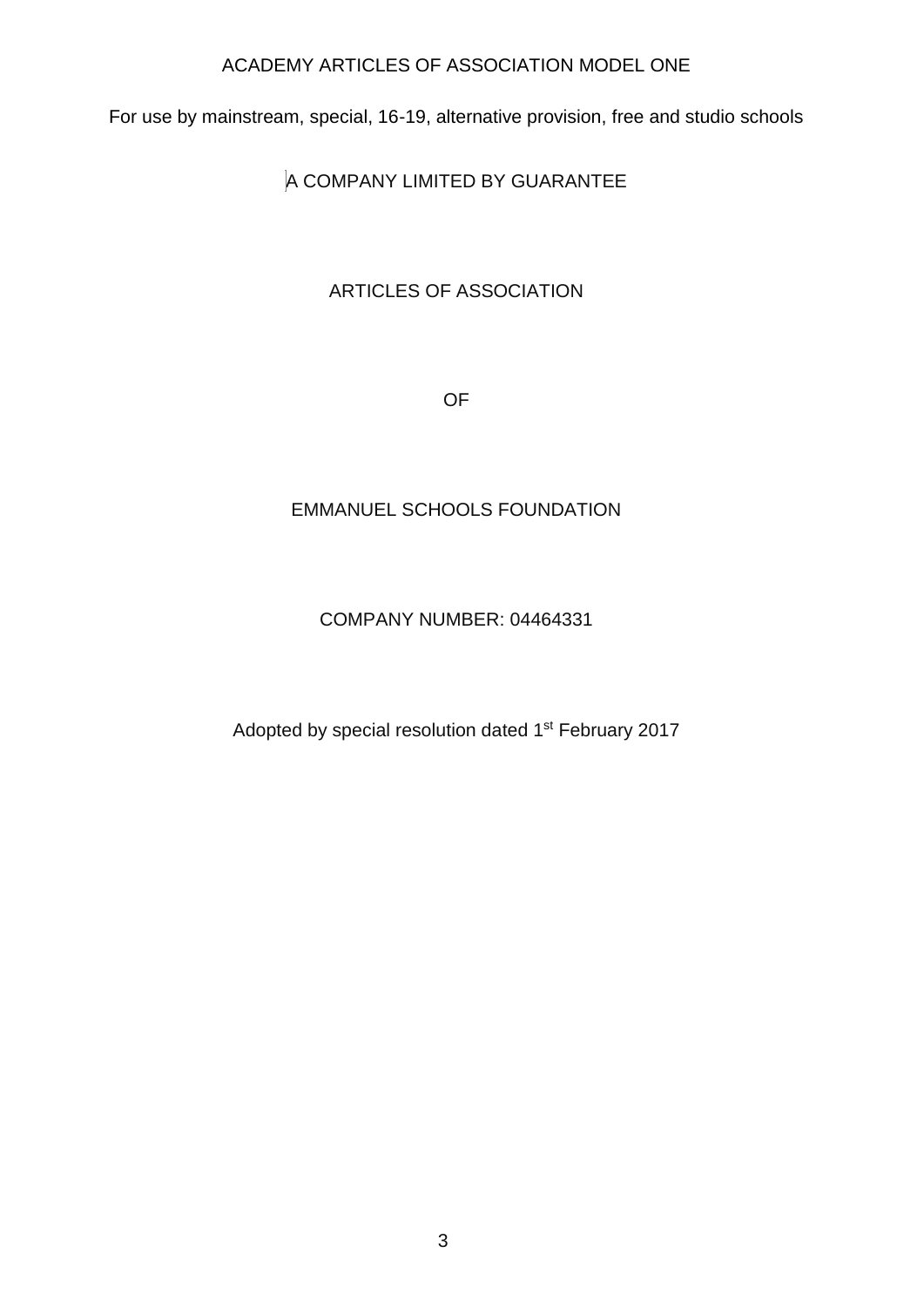For use by mainstream, special, 16-19, alternative provision, free and studio schools

# THE COMPANIES ACT 2006

# COMPANY LIMITED BY GUARANTEE

# ARTICLES OF ASSOCIATION

OF

# EMMANUEL SCHOOLS FOUNDATION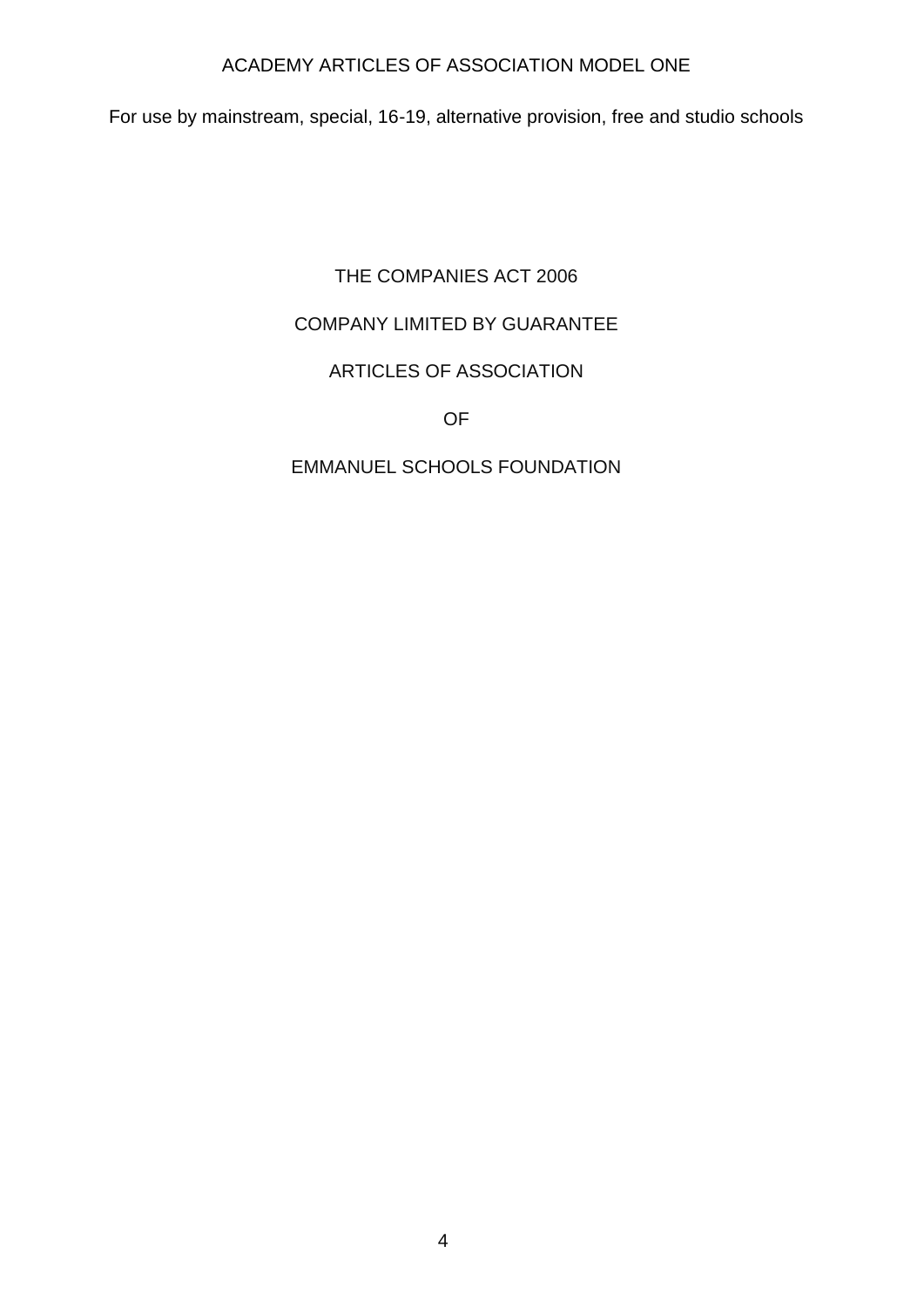For use by mainstream, special, 16-19, alternative provision, free and studio schools

#### <span id="page-4-0"></span>**INTERPRETATION**

- 1. In these Articles:
	- a. Not used;
	- b. "the Academies" means all the schools and educational institutions referred to in Article 4a and operated by the Academy Trust other than any educational institution to which section 15(9) of the Academies Act 2010 applies (and "Academy" shall mean any one of those schools or educational institutions);
	- c. "Academy Financial Year" means the academic year from 1st of September to 31<sup>st</sup> of August of the following year;
	- d. "the Academy Trust" means the company intended to be regulated by these Articles and referred to in Article 2;
	- e. "the Articles" means these Articles of Association of the Academy Trust;
	- f. "chairman" means the chairman of the Trustees, save that for the purposes of Articles 23-44 it shall refer instead to the individual appointed as chairman of a General Meeting pursuant to Article 25;
	- g. "Chief Executive Officer" means such person as may be appointed by the Trustees as the Chief Executive Officer of the Academy Trust;
	- h. "clear days" in relation to the period of a notice means the period excluding the day when the notice is given or deemed to be given and the day on which it is given or on which it is to take effect;
	- i. "Clerk"means the clerk to the Trustees or any other person appointed to perform the duties of the clerk to the Trustees, including a joint, assistant or deputy clerk;
	- j. "financial expert" means an individual, company or firm who is authorised to give investment advice under the Financial Services and Markets Act 2000;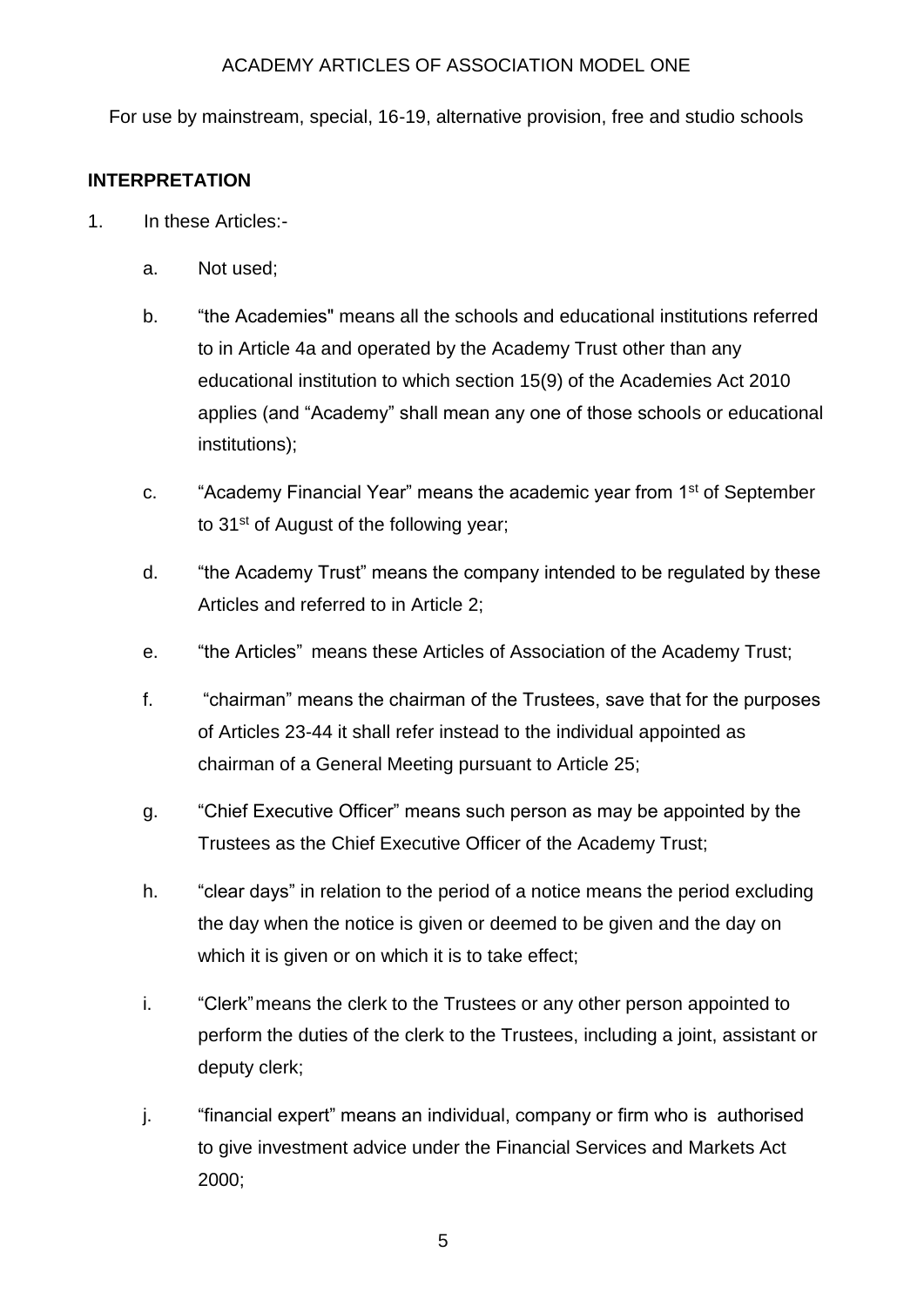For use by mainstream, special, 16-19, alternative provision, free and studio schools

- k. Not used;
- l. "Local Authority Associated Person" means any person associated (within the meaning given in section 69(5) of the Local Government and Housing Act 1989) with any local authority by which the Academy Trust is influenced;
- m. "Local Governing Bodies" means the committees appointed pursuant to Articles 100-101A and 104 (and "Local Governing Body" means any one of these committees);
- n. "Member" means a member of the Academy Trust and someone who as such is bound by the undertaking contained in Article 8;
- o. "the Memorandum" means the Memorandum of Association of the Academy Trust;
- p. "Office" means the registered office of the Academy Trust;
- q. "Parent Local Governor" means the parent member of a Local Governing Body elected or appointed in accordance with Articles 54-56;
- r. "Parent Trustees" means the Trustees elected or appointed pursuant to Articles 53 – 56 inclusive;
- s. "Principals" means the head teachers of the Academies (and "Principal" means any one of these head teachers);
- t. "Principal Regulator" means the body or person appointed as the Principal Regulator under the Charities Act 2011;
- u. Not used;
- v. "the seal" means the common seal of the Academy Trust if it has one;
- w. "Secretary of State" means the Secretary of State for Education or successor;
- x. "Special Educational Needs" has the meaning set out in sections 20(1) and 21(2) of the Children and Families Act 2014;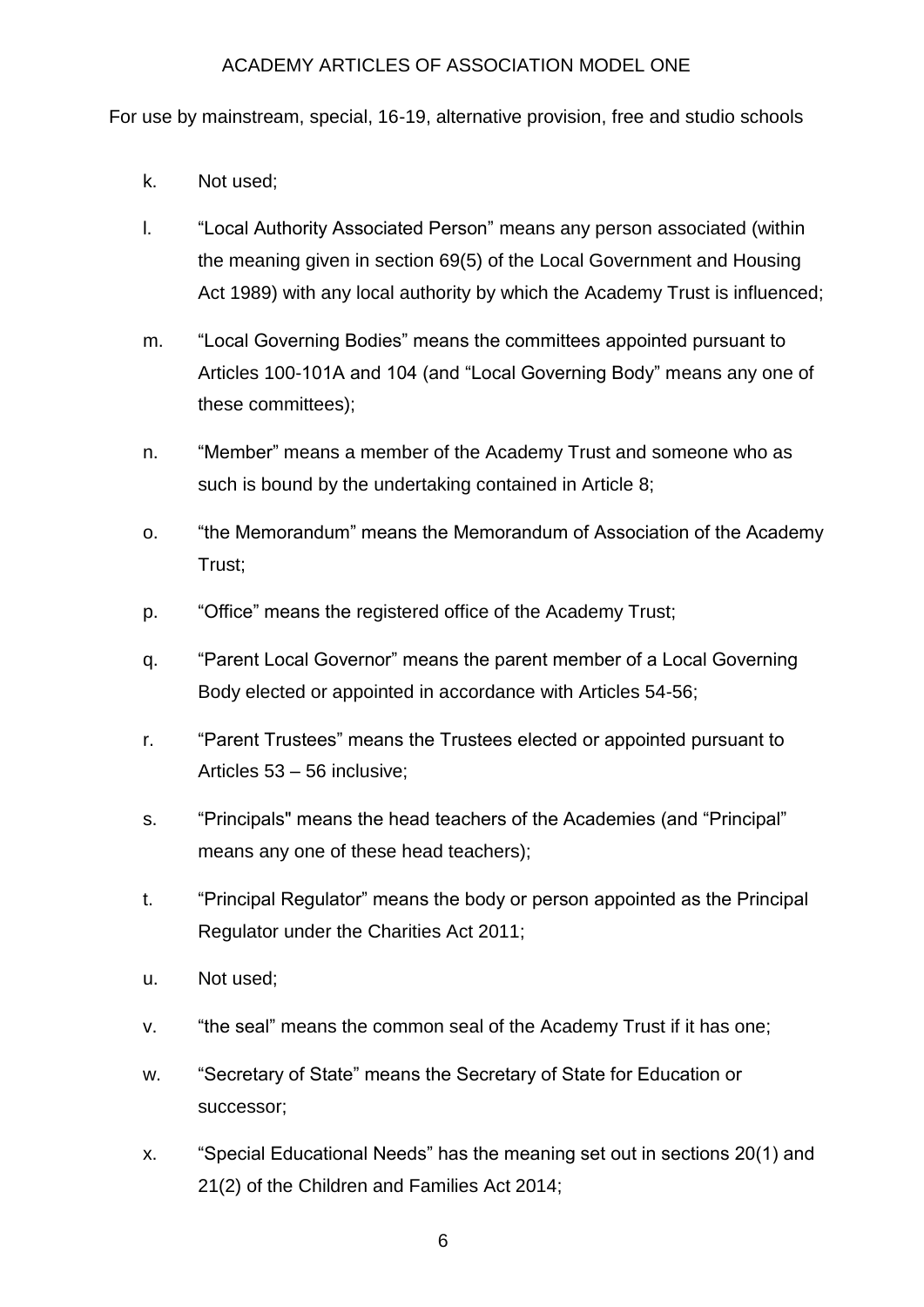For use by mainstream, special, 16-19, alternative provision, free and studio schools

- y. Not used;
- z. "teacher" means a person employed under a contract of employment or a contract for services or otherwise engaged to provide his services as a teacher at one or more Academies;
- aa. "the Trustees" means the directors of the Academy Trust (and "Trustee" means any one of those directors), subject to the definition of this term at Article 6.9 (e) in relation to Articles 6.2-6.9<sup>1</sup>;
- bb. "the United Kingdom" means Great Britain and Northern Ireland;
- cc. words importing the masculine gender only shall include the feminine gender. Words importing the singular number shall include the plural number, and vice versa;
- dd. subject as aforesaid, words or expressions contained in these Articles shall, unless the context requires otherwise, bear the same meaning as in the Companies Act 2006, as appropriate;
- ee. any reference to a statute or statutory provision shall include any statute or statutory provision which replaces or supersedes such statute or statutory provision including any modification or amendment thereto;
- ff. a reference to a document being signed or to signature includes references to it being executed under hand or under seal or by any other method and, in the case of a communication in electronic form, such references are to its being authenticated as specified by the Companies Act 2006;
- gg. any reference to a "meeting" in these Articles includes, except where inconsistent with any legal obligation:
	- a. a physical meeting;
	- b. a video conference, an internet video facility or similar electronic method allowing simultaneous visual and audio participation; and

<sup>-</sup><sup>1</sup> Trustees perform similar governance functions to those of governing bodies in maintained schools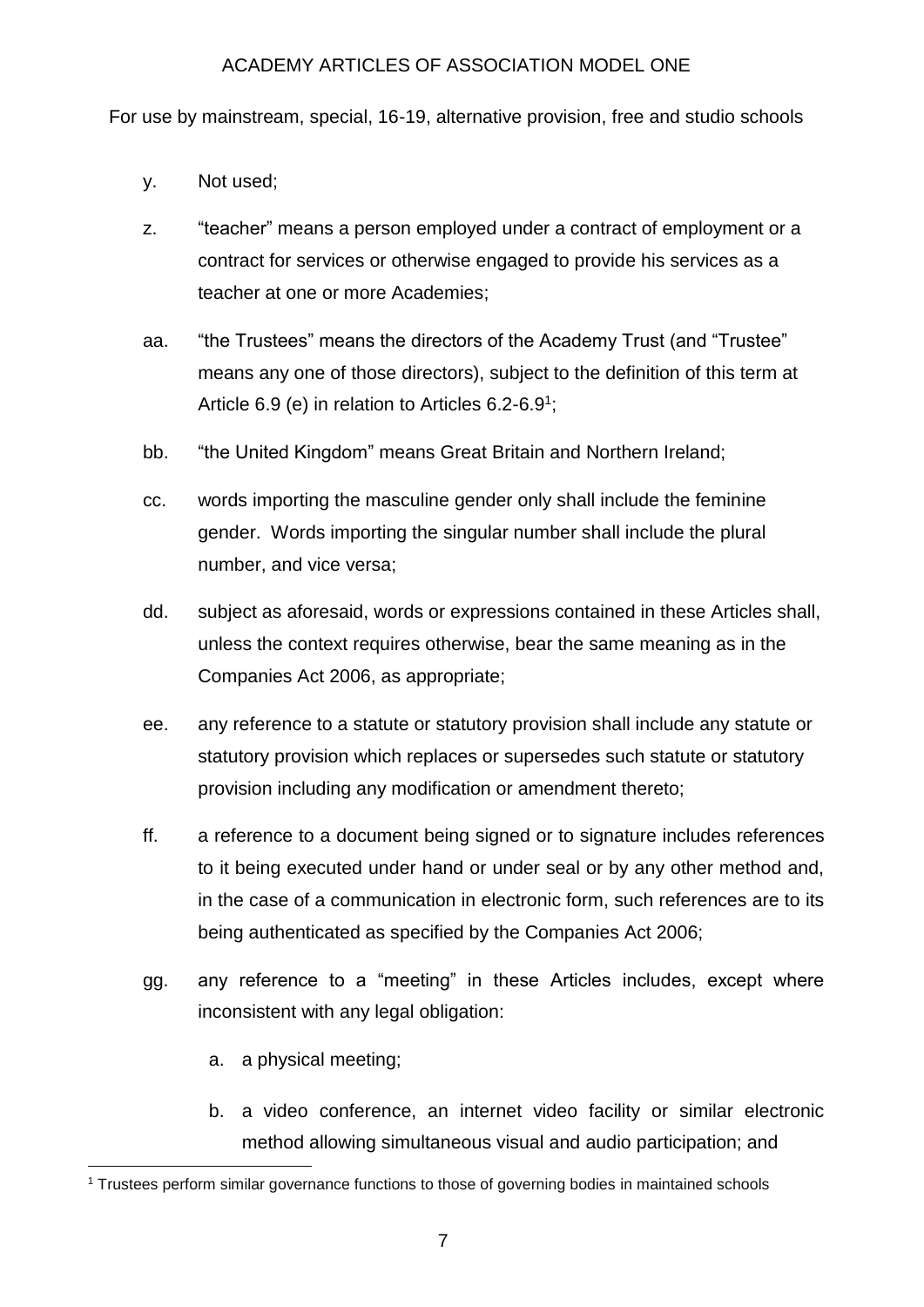For use by mainstream, special, 16-19, alternative provision, free and studio schools

c. telephone conferencing.

2. The company's name is **Emmanuel Schools Foundation** (and in this document it is called "**the Academy Trust**").

3. The Academy Trust's registered office is to be situated in England and Wales.

## **OBJECTS**

4. The Academy Trust's objects ("**the Objects**") are specifically restricted to the following:

- a. to advance for the public benefit education in the United Kingdom, in particular but without prejudice to the generality of the foregoing by promoting the establishment, maintenance, carrying on, management and development of schools with a Christian ethos offering a broad curriculum ("**Schools**");
- b. to promote for the benefit of the inhabitants of the areas in which the Academies are situated the provision of facilities for recreation or other leisure time occupation of individuals who have need of such facilities by reason of their youth, age, infirmity or disablement, financial hardship or social and economic circumstances or for the public at large in the interests of social welfare and with the object of improving the condition of life of the said inhabitants.

5. In furtherance of the Objects but not further or otherwise the Academy Trust may exercise the following powers:

- a. to draw, make, accept, endorse, discount, execute and issue promissory notes, bills, cheques and other instruments, and to operate bank accounts in the name of the Academy Trust;
- b. to raise funds and to invite and receive contributions provided that in raising funds the Academy Trust shall not undertake any substantial permanent trading activities and shall conform to any relevant statutory regulations;
- c. to acquire, alter, improve and (subject to such consents as may be required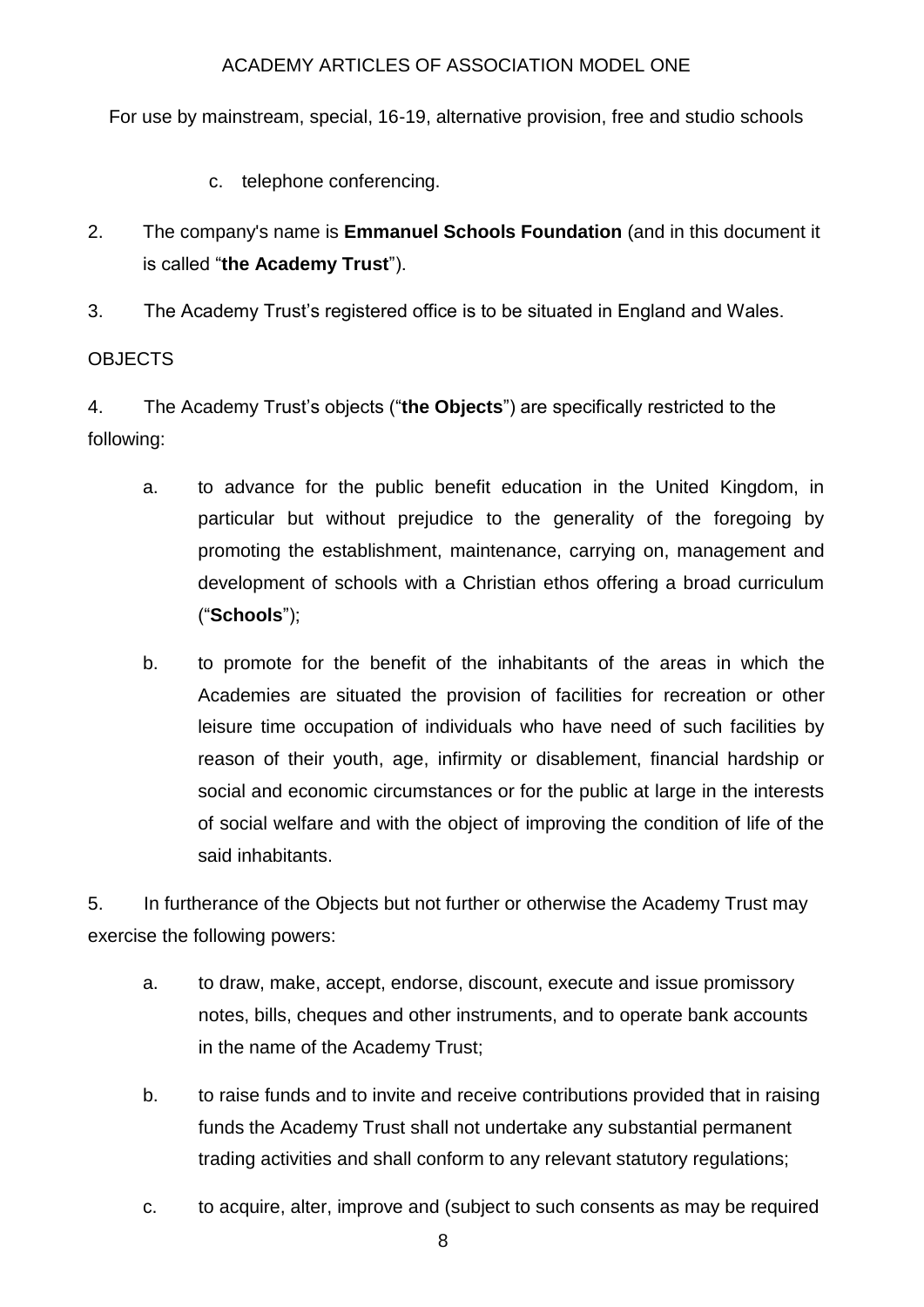For use by mainstream, special, 16-19, alternative provision, free and studio schools

by law) to charge or otherwise dispose of property;

- d. subject to Articles 6.6-6.8 below to employ such staff, as are necessary for the proper pursuit of the Objects and to make all reasonable and necessary provision for the payments of pensions and superannuation to staff and their dependants;
- e. to establish or support, whether financially or otherwise, any charitable companies, trusts, associations or institutions formed for all or any of the Objects;
- f. to co-operate with other charities, other independent and maintained schools, academies and institutions within the further education sector, voluntary bodies and statutory authorities operating in furtherance of the Objects and to exchange information and advice with them;
- g. to pay out of funds of the Academy Trust the costs, charges and expenses of and incidental to the formation and registration of the Academy Trust;
- h. to establish, maintain, carry on, manage and develop the Academies at locations to be determined by the Trustees;
- i. to offer scholarships, exhibitions, prizes and awards to pupils and students former pupils and former students, and otherwise to encourage and assist the educational attainment of pupils and students and former pupils and former students;
- j. to provide educational facilities and services to students of all ages and the wider community for the public benefit;
- k. to carry out research into the development and application of new techniques in education and to their approach to curriculum development and delivery and to publish the results of such research, and to develop means of benefiting from application of the experience of industry, commerce, other schools, educational institutions and the voluntary sector to the education of pupils and students in academies;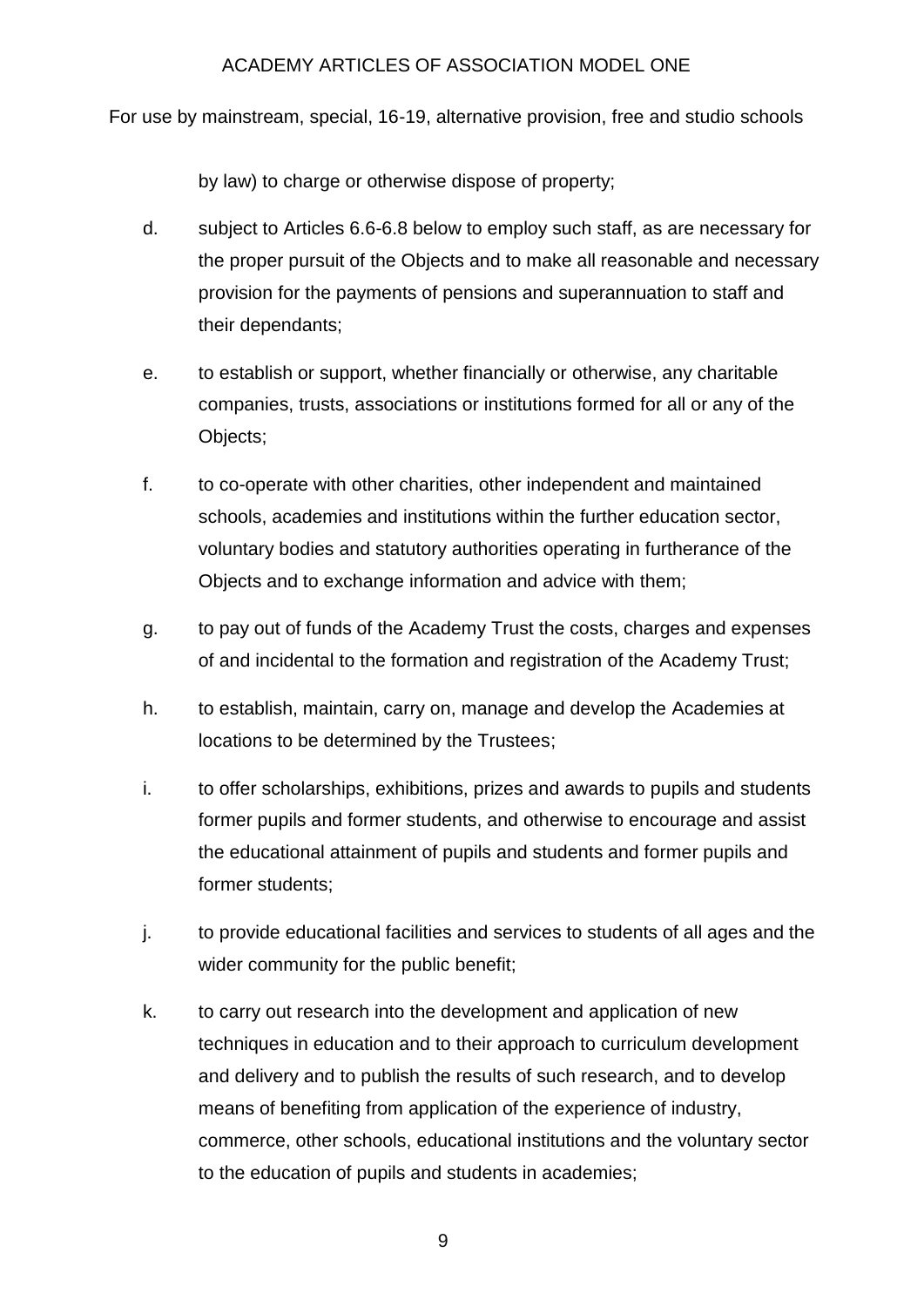For use by mainstream, special, 16-19, alternative provision, free and studio schools

- l. subject to such consents as may be required by law and/or by any contract entered into by or on behalf of the Academy Trust, to borrow and raise money for the furtherance of the Objects in such manner and on such security as the Academy Trust may think fit;
- m. to deposit or invest any funds of the Academy Trust not immediately required for the furtherance of its Objects (but to invest only after obtaining such advice from a financial expert as the Trustees consider necessary and having regard to the suitability of investments and the need for diversification);
- n. to delegate the management of investments to a financial expert, but only on terms that:
	- i. the investment policy is set down in writing for the financial expert by the Trustees;
	- ii. every transaction is reported promptly to the Trustees;
	- iii. the performance of the investments is reviewed regularly with the Trustees;
	- iv. the Trustees are entitled to cancel the delegation arrangement at any time;
	- v. the investment policy and the delegation arrangement are reviewed at least once a year;
	- vi. all payments due to the financial expert are on a scale or at a level which is agreed in advance and are notified promptly to the Trustees on receipt; and
	- vii. the financial expert must not do anything outside the powers of the Trustees;
- o. to arrange for investments or other property of the Academy Trust to be held in the name of a nominee company acting under the control of the Trustees or of a financial expert acting under their instructions, and to pay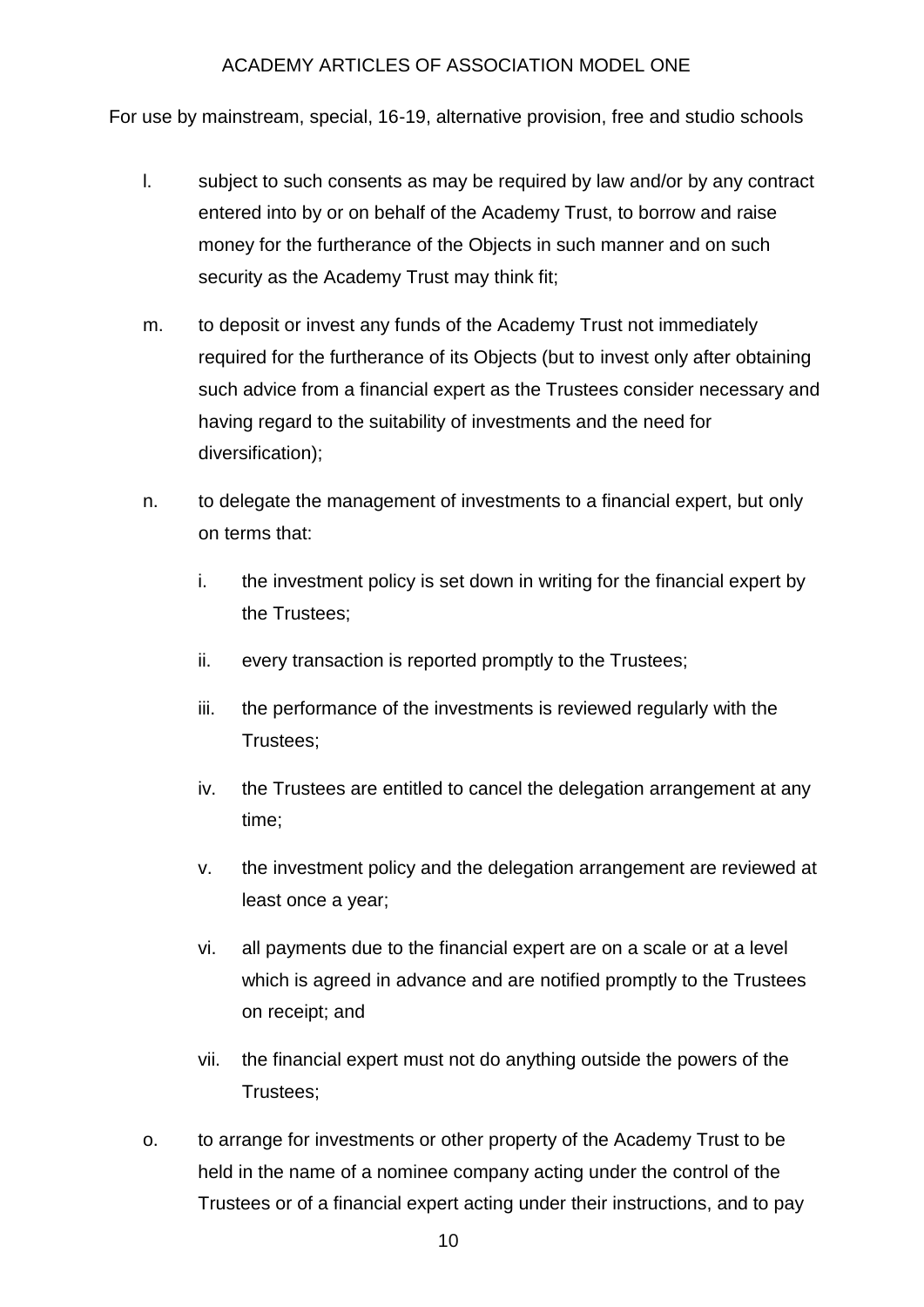For use by mainstream, special, 16-19, alternative provision, free and studio schools

any reasonable fee required;

- p. to provide indemnity arrangements to Trustees in accordance with, and subject to the conditions of section 232 to 235 of the Companies Act 2006, section 189 of the Charities Act 2011 or any other provision of law applicable to charitable companies and any such indemnity is limited accordingly;
- q. not used;
- r. to establish subsidiary companies to carry on any trade or business for the purpose of raising funds for the Academy Trust; and
- s. to do all such other lawful things as are necessary for or are incidental to or conducive to the achievement of the Objects.

6.1 The income and property of the Academy Trust shall be applied solely towards the promotion of the Objects.

6.2 None of the income or property of the Academy Trust may be paid or transferred directly or indirectly by way of dividend bonus or otherwise by way of profit to any Member of the Academy Trust. Nonetheless a Member of the Academy Trust who is not also a Trustee $2$  may:

- a. benefit as a beneficiary of the Academy Trust;
- b. be paid reasonable and proper remuneration for any goods or services supplied to the Academy Trust;
- c. be paid rent for premises let by the Member of the Academy Trust if the amount of the rent and other terms of the letting are reasonable and proper; and
- d. be paid interest on money lent to the Academy Trust at a reasonable and proper rate, such rate not to exceed 2 per cent per annum below the base lending rate of a UK clearing bank selected by the Trustees, or 0.5%,

<sup>-</sup> $2$  A Member who is also a Trustee is subject to the restrictions on trustee benefits in articles  $6.3 - 6.9$ .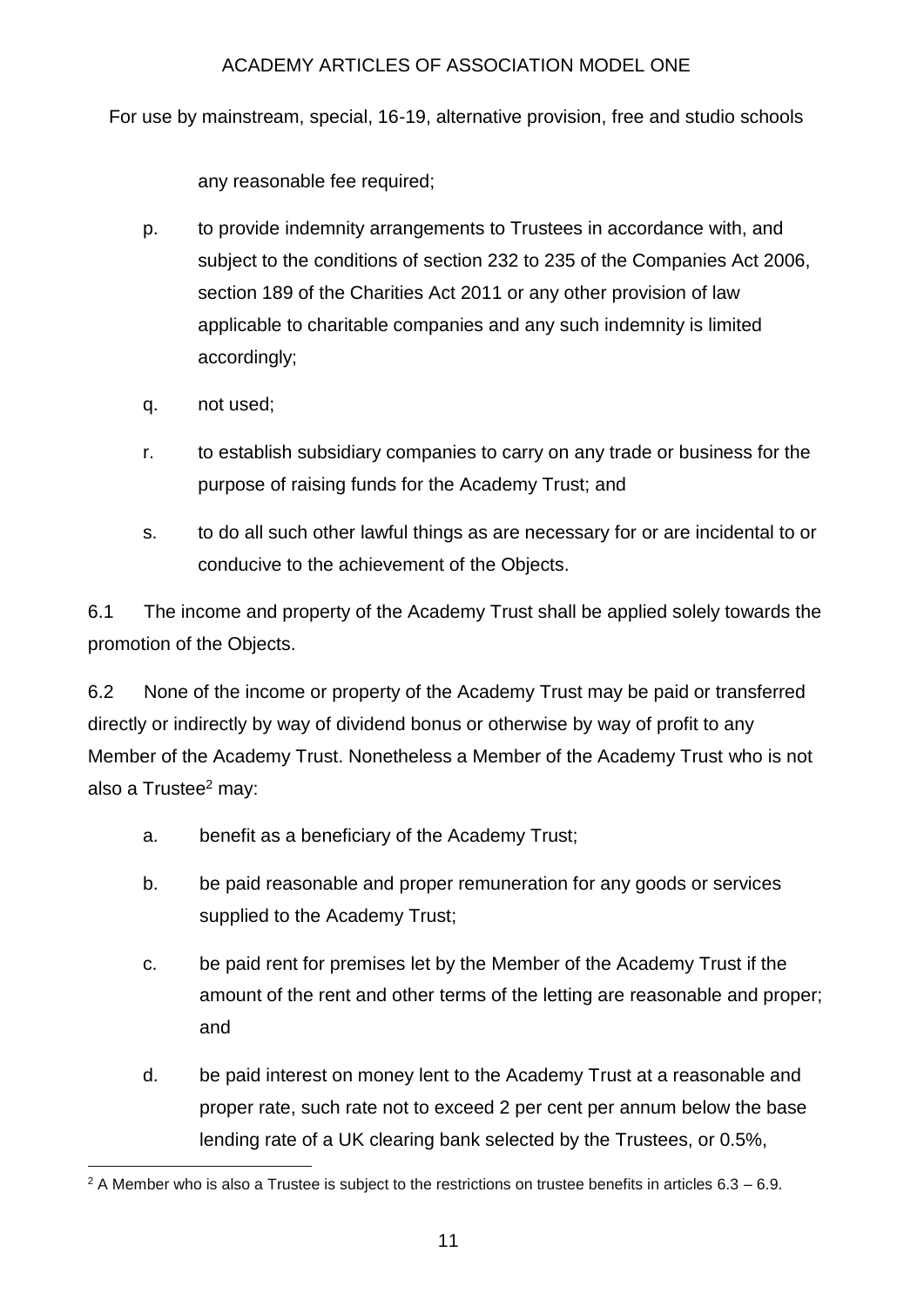For use by mainstream, special, 16-19, alternative provision, free and studio schools

whichever is the higher.

6.2A. The Trustees may only rely upon the authority provided by Article 6.2 to allow a benefit to a Member if each of the following conditions is satisfied:

- a. the remuneration or other sums paid to the Member do not exceed an amount that is reasonable in all the circumstances;
- b. the Trustees are satisfied that it is in the interests of the Academy Trust to contract with that Member rather than with someone who is not a Member. In reaching that decision the Trustees must balance the advantage of contracting with a Member against the disadvantages of doing so; and
- c. the reason for their decision is recorded by the Trustees in the minute book<sup>3</sup>.

6.3 A Trustee may benefit from any indemnity arrangement purchased at the Academy Trust's expense or any arrangement so agreed with the Secretary of State to cover the liability of the Trustees which by virtue of any rule of law would otherwise attach to them in respect of any negligence, default or breach of trust or breach of duty of which they may be guilty in relation to the Academy Trust: provided that any such arrangement shall not extend to: (i) any claim arising from any act or omission which the Trustees (or any of them) knew to be a breach of trust or breach of duty or which was committed by the Trustees (or any of them) in reckless disregard to whether it was a breach of trust or breach of duty or not; and (ii) the costs of any unsuccessful defence to a criminal prosecution brought against the Trustees (or any of them) in their capacity as directors of the Academy Trust. Further, this Article does not authorise a Trustee to benefit from any indemnity arrangement that would be rendered void by any provision of the Companies Act 2006, the Charities Act 2011 or any other provision of law.

6.4 A public company, which has shares listed on a recognised stock exchange and of which any one Trustee holds no more than 1% of the issued capital of that company,

<sup>-</sup><sup>3</sup> This wording largely replicates the procedure for authorising a benefit to Trustees as set out in Article 6.8. Whilst the procedure for authorising a benefit to Trustees is also subject to a statutory framework under the Companies Act 2006, which is not applicable to Members, the Department nonetheless recommends that, in order to aid transparency and ensure good financial governance, this process is followed.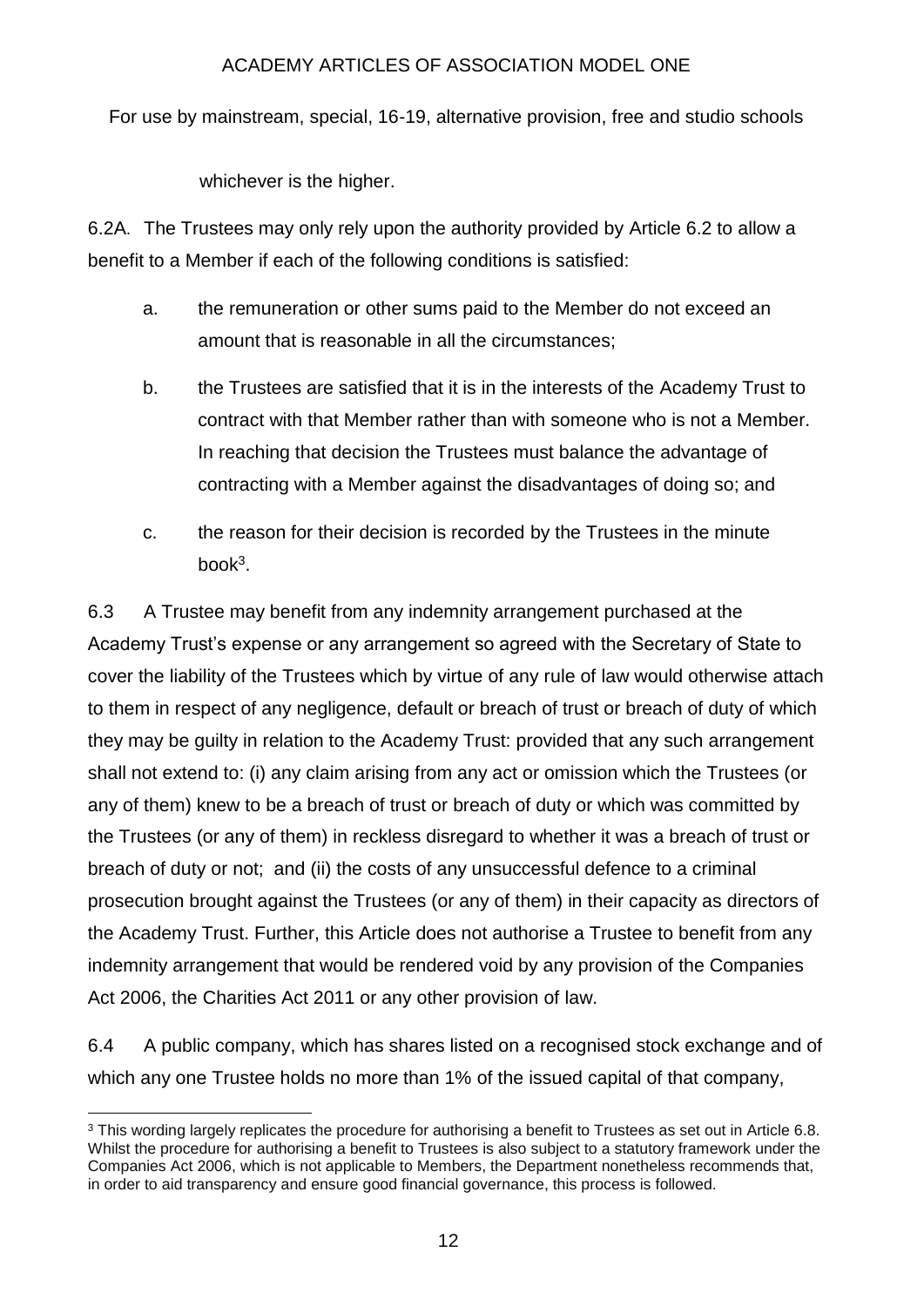For use by mainstream, special, 16-19, alternative provision, free and studio schools

may receive fees, remuneration or other benefit in money or money's worth from the Academy Trust.

6.5 A Trustee may at the discretion of the Trustees be reimbursed from the property of the Academy Trust for reasonable expenses properly incurred by him or her when acting on behalf of the Academy Trust, but excluding expenses in connection with foreign travel.

6.6 No Trustee may:

- a. buy any goods or services from the Academy Trust;
- b. sell goods, services, or any interest in land to the Academy Trust;
- c. be employed by, or receive any remuneration from the Academy Trust (other than the Chief Executive Officer to the extent he or she is a Trustee, whose employment and/or remuneration is subject to the procedure and conditions in Article 6.8); or
- d. receive any other financial benefit from the Academy Trust,

unless:

- i. the payment is permitted by Article 6.7 and the Trustees follow the procedure and observe the conditions set out in Article 6.8; or
- ii. the Trustees obtain the prior written approval of the Charity Commission and fully comply with any procedures it prescribes.
- 6.7 Subject to Article 6.8, a Trustee may:
	- a. receive a benefit from the Academy Trust in the capacity of a beneficiary of the Academy Trust;
	- b. be employed by the Academy Trust or enter into a contract for the supply of goods or services to the Academy Trust, other than for acting as a Trustee;
	- c. receive interest on money lent to the Academy Trust at a reasonable and proper rate not exceeding 2% per annum below the base rate of a clearing bank to be selected by the Trustees, or 0.5%, whichever is the higher; and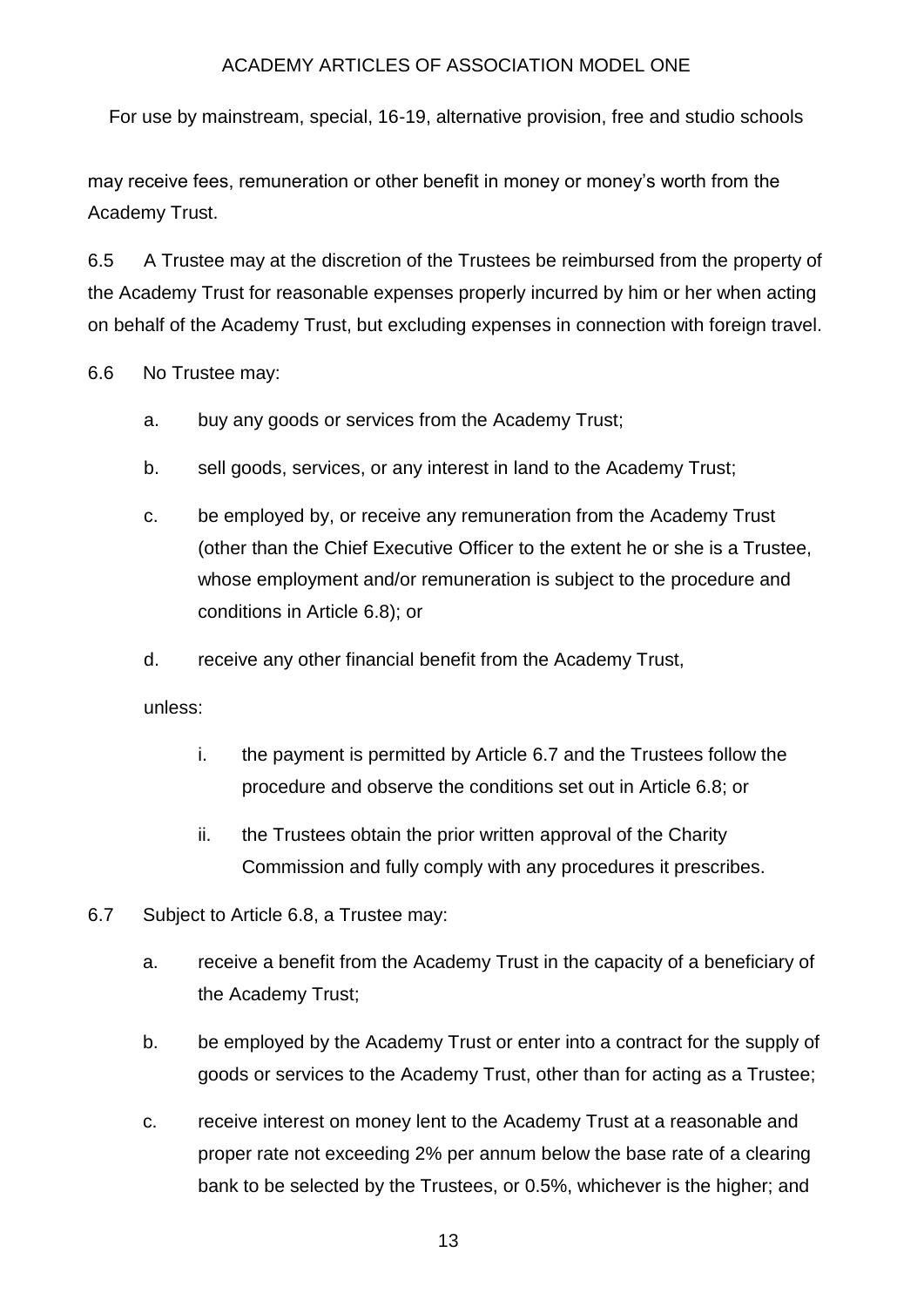For use by mainstream, special, 16-19, alternative provision, free and studio schools

d. receive rent for premises let by the Trustee to the Academy Trust if the amount of the rent and the other terms of the lease are reasonable and proper.

6.8 The Academy Trust and its Trustees may only rely upon the authority provided by Article 6.7 if each of the following conditions is satisfied:

- a. the remuneration or other sums paid to the Trustee do not exceed an amount that is reasonable in all the circumstances;
- b. the Trustee is absent from the part of any meeting at which there is discussion of:
	- i. his or her employment, remuneration, or any matter concerning the contract, payment or benefit; or
	- ii. his or her performance in the employment, or his or her performance of the contract; or
	- iii. any proposal to enter into any other contract or arrangement with him or her or to confer any benefit upon him or her that would be permitted under Article 6.7; or
	- iv. any other matter relating to a payment or the conferring of any benefit permitted by Article 6.7;
- c. the Trustee does not vote on any such matter and is not to be counted when calculating whether a quorum of Trustees is present at the meeting;
- d. save in relation to employing or contracting with the Chief Executive Officer (to the extent he or she is a Trustee), the other Trustees are satisfied that it is in the interests of the Academy Trust to employ or to contract with that Trustee rather than with someone who is not a Trustee. In reaching that decision the Trustees must balance the advantage of employing a Trustee against the disadvantages of doing so (especially the loss of the Trustee's services as a result of dealing with the Trustee's conflict of interest);
- e. the reason for their decision is recorded by the Trustees in the minute book;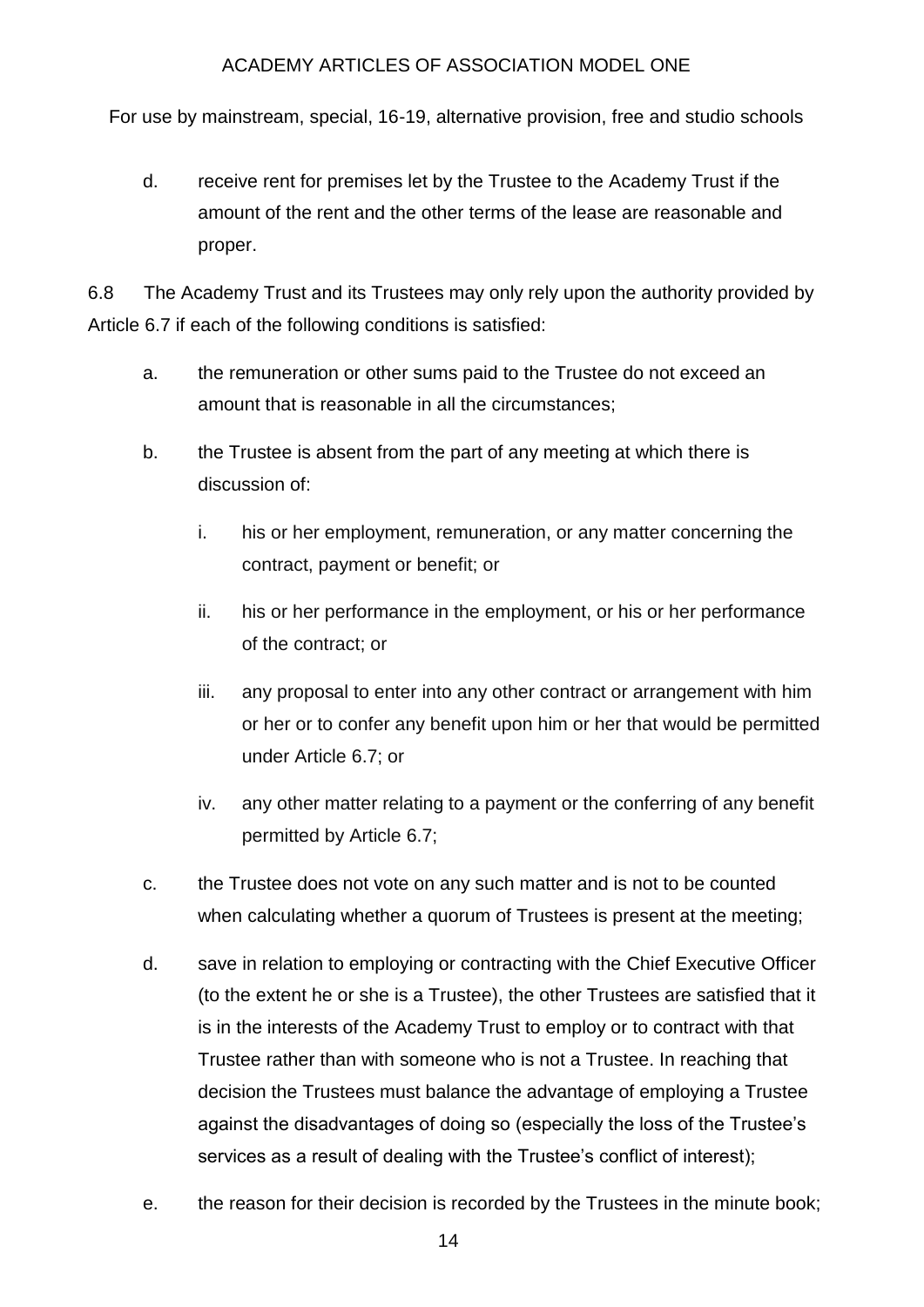For use by mainstream, special, 16-19, alternative provision, free and studio schools

and

f. a majority of the Trustees then in office have received no such payments or benefit.

6.8A The provision in Article 6.6 (c) that no Trustee may be employed by or receive any remuneration from the Academy Trust (other than the Chief Executive Officer to the extent he or she is a Trustee) does not apply to an employee of the Academy Trust who is subsequently elected or appointed as a Trustee save that this Article shall only allow such a Trustee to receive remuneration or benefit from the Academy Trust in his capacity as an employee of the Academy Trust and provided that the procedure as set out in Articles 6.8(b) and 6.8 (c) is followed.

6.9 In Articles 6.2-6.8A:

- a. "Academy Trust" shall include any company in which the Academy Trust:
	- holds more than 50% of the shares; or
	- controls more than 50% of the voting rights attached to the shares; or
	- has the right to appoint one or more directors to the board of the company;
- b. "Trustee" shall include any child, stepchild, parent, grandchild, grandparent, brother, sister or spouse of the Trustee or any person living with the Trustee as his or her partner;
- c. the employment or remuneration of a Trustee includes the engagement or remuneration of any firm or company in which the Trustee is:
	- i. a partner;
	- ii. an employee;
	- iii. a consultant;
	- iv. a director;
	- v. a member; or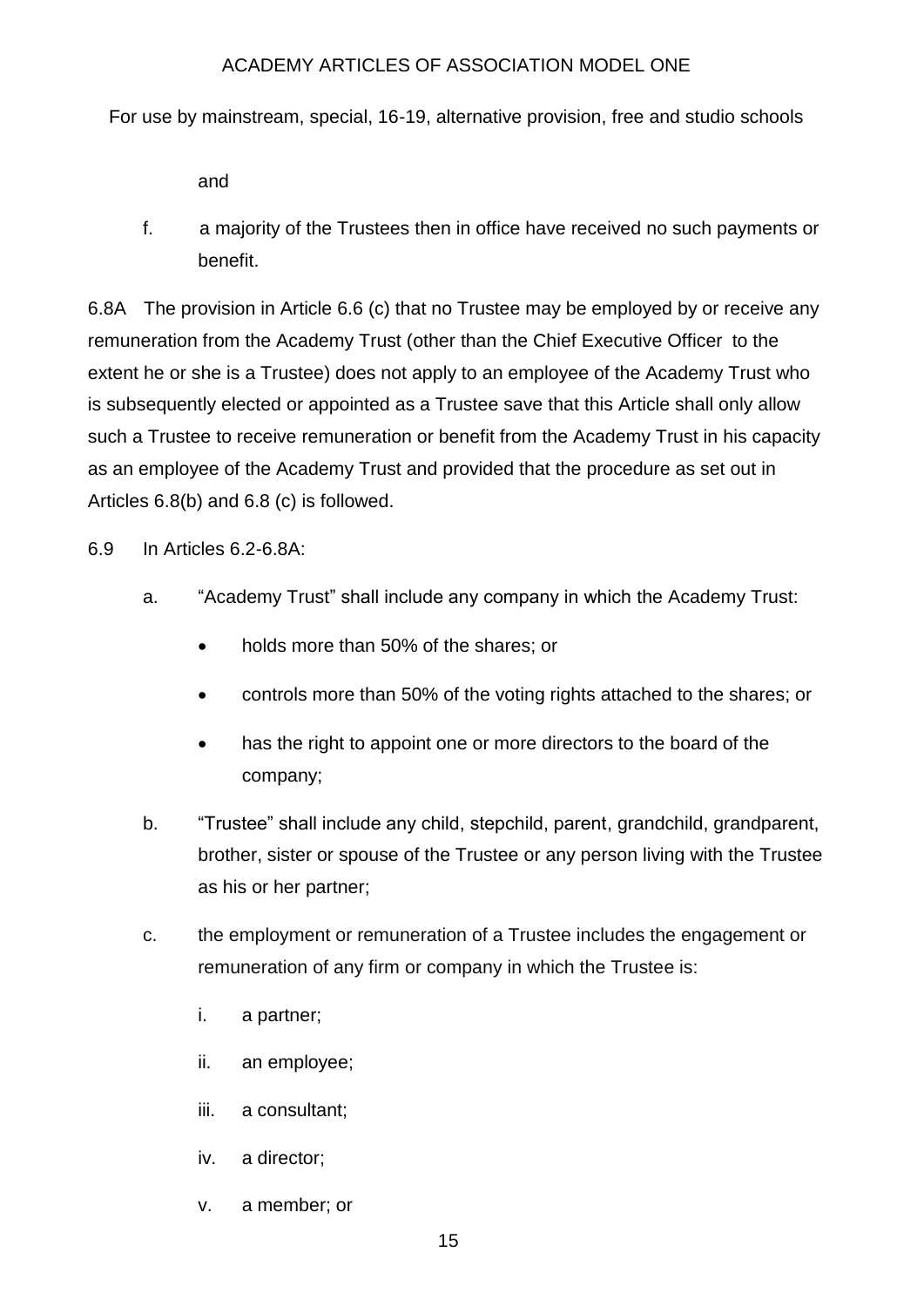For use by mainstream, special, 16-19, alternative provision, free and studio schools

- vi. a shareholder, unless the shares of the company are that of a public company which are listed on a recognised stock exchange and the Trustee holds less than 1% of the issued capital.
- 7. The liability of the Members of the Academy Trust is limited.

8. Every Member of the Academy Trust undertakes to contribute such amount as may be required (not exceeding £10) to the Academy Trust's assets if it should be wound up while he or she is a Member or within one year after he or she ceases to be a Member, for payment of the Academy Trust's debts and liabilities before he or she ceases to be a Member, and of the costs, charges and expenses of winding up, and for the adjustment of the rights of the contributors among themselves.

9. If the Academy Trust is wound up or dissolved and after all its debts and liabilities (including any under section 2 of the Academies Act 2010) have been satisfied there remains any property it shall not be paid to or distributed among the Members of the Academy Trust (except for a Member which is itself a charity fulfilling the criteria set out below), but shall be given or transferred to some other charity or charities having objects similar to the Objects which prohibits the distribution of its or their income and property to an extent at least as great as is imposed on the Academy Trust by Article 6 above, chosen by the Members of the Academy Trust at or before the time of dissolution and if that cannot be done then to some other charitable object.

10. Not used.

11. No alteration or addition shall be made to or in the provisions of the Articles which would have the effect (a) that the Academy Trust would cease to be a company to which section 60 of the Companies Act 2006 applies; or (b) that the Academy Trust would cease to be a charity.

## **MEMBERS**

12. The Members of the Academy Trust<sup>4</sup> shall comprise:

<sup>-</sup><sup>4</sup> There must be at least three signatories to the Memorandum of Association. The Department recommends that trusts should ideally have at least five members, though they may choose to have more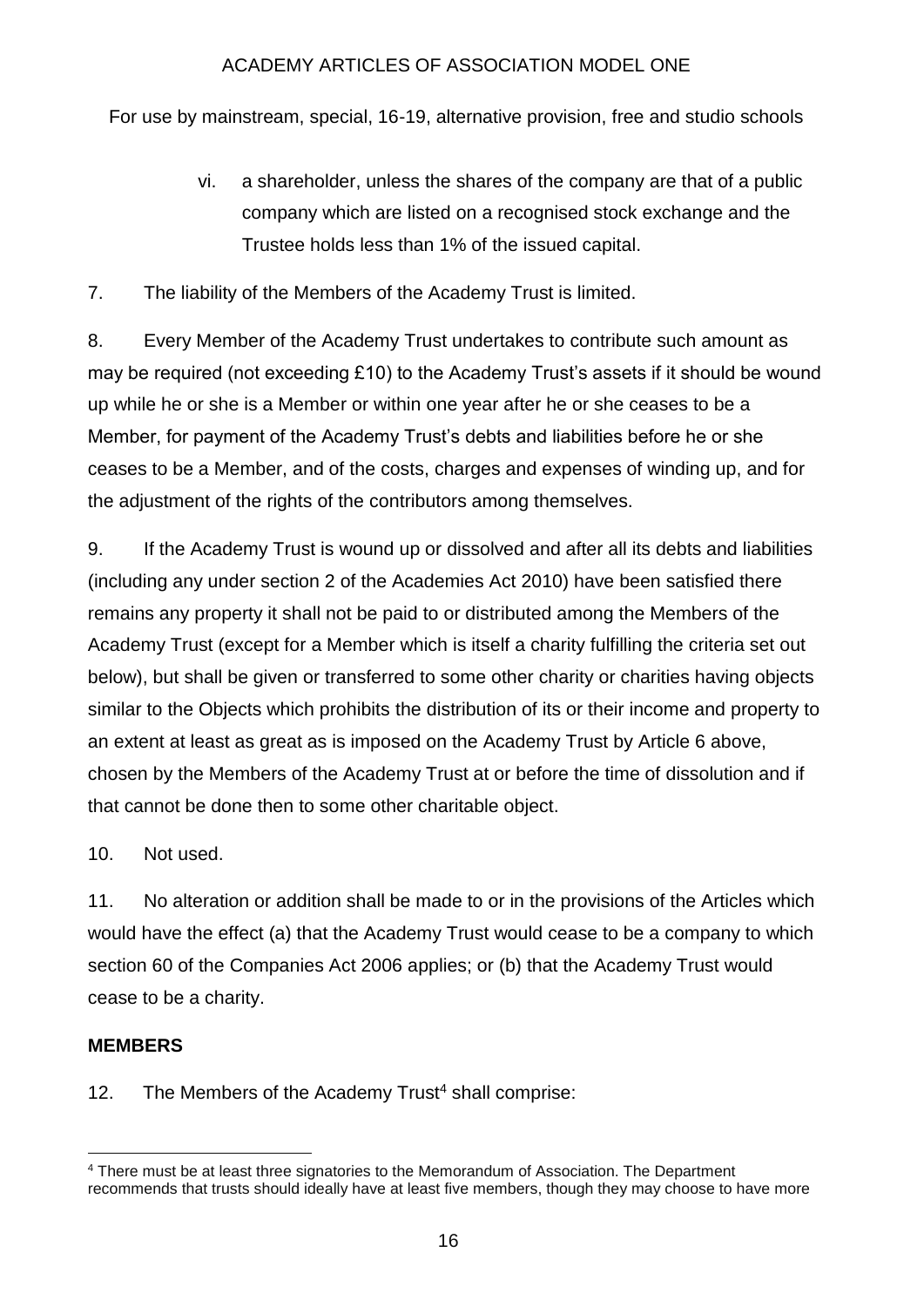For use by mainstream, special, 16-19, alternative provision, free and studio schools

- a. those individuals who are Members at the time of adoption of these Articles, (until they otherwise cease to be Members); and
- b. any person appointed under Article 15A,

provided that at any time the minimum number of Members shall not be less than three.

12A. An employee of the Academy Trust cannot be a Member of the Academy Trust.

13. Each person entitled to appoint Members in Article 12 shall have the right from time to time by written notice delivered to the Office to remove any Member appointed by them and to appoint a replacement Member to fill a vacancy whether resulting from such removal or otherwise.

14. If any of the persons entitled to appoint Members in Article 12:

- a. in the case of an individual, die or become legally incapacitated;
- b. in the case of a corporate entity, cease to exist and are not replaced by a successor institution;
- c. becomes insolvent or makes any arrangement or composition with their creditors generally; or
- d. ceases to themselves be a Member,

their right to appoint Members under these Articles shall vest in the remaining Members.

- 15. Membership will terminate automatically if:
	- a. a Member (which is a corporate entity) ceases to exist and is not replaced by a successor institution;

or less than five. A minimum of five members helps to ensure that, to the extent Members are available to attend meetings, the Trust has enough Members to take decisions via special resolution (75% of members agree) without requiring unanimity, while minimising circumstances in which a split membership prevents decisions being taken by ordinary resolution (at least 51% of the Members are in favour). If members are to be appointed by a body or entity under (c) then that body or entity should be a Member. We would recommend that any such body or entity is a signatory to the Memorandum.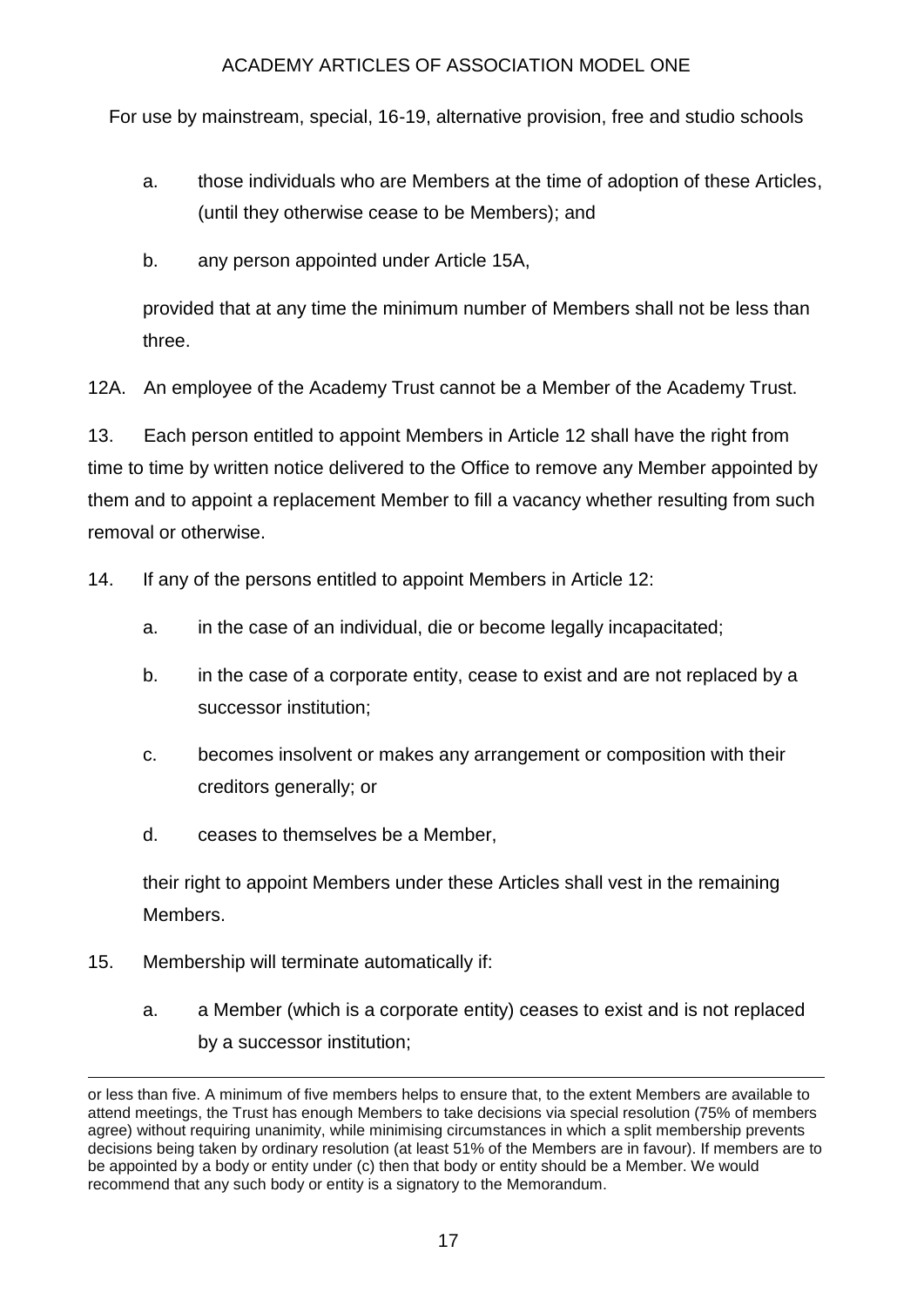For use by mainstream, special, 16-19, alternative provision, free and studio schools

- b. a Member (which is an individual) dies or becomes incapable by reason of illness or injury of managing and administering his or her own affairs; or
- c. a Member becomes insolvent or makes any arrangement or composition with that Member's creditors generally.

15A. The Members may agree by passing a special resolution to appoint such additional Members as they think fit.

16. In addition to Article 13, the Members may agree by passing a special resolution to remove any Member(s). The Member whose proposed removal is the subject of the resolution shall not be entitled to vote on that resolution.

16A. In exercising their rights under these Articles and the Companies Act 2006, the Members shall not do anything or take any action which would cause the Academy Trust to contravene its Objects.

17. Every person nominated to be a Member of the Academy Trust shall sign a written consent to become a Member and sign the register of Members on becoming a Member.

18. Any Member may resign provided that after such resignation the number of Members is not less than three. A Member shall cease to be one immediately on the receipt by the Academy Trust of a notice in writing signed by the person or persons entitled to remove him under Articles 13 or 16 provided that no such notice shall take effect when the number of Members is less than three unless it contains or is accompanied by the appointment of a replacement Member.

## <span id="page-17-0"></span>**GENERAL MEETINGS**

19. Not used.

20. The Trustees may call General Meetings and, on the requisition of Members pursuant to the provisions of the Companies Act 2006, shall forthwith proceed to convene a General Meeting in accordance with that Act. If there are not within the United Kingdom sufficient Trustees to call a General Meeting, any Trustee or any Member of the Academy Trust may call a General Meeting.

## <span id="page-17-1"></span>**NOTICE OF GENERAL MEETINGS**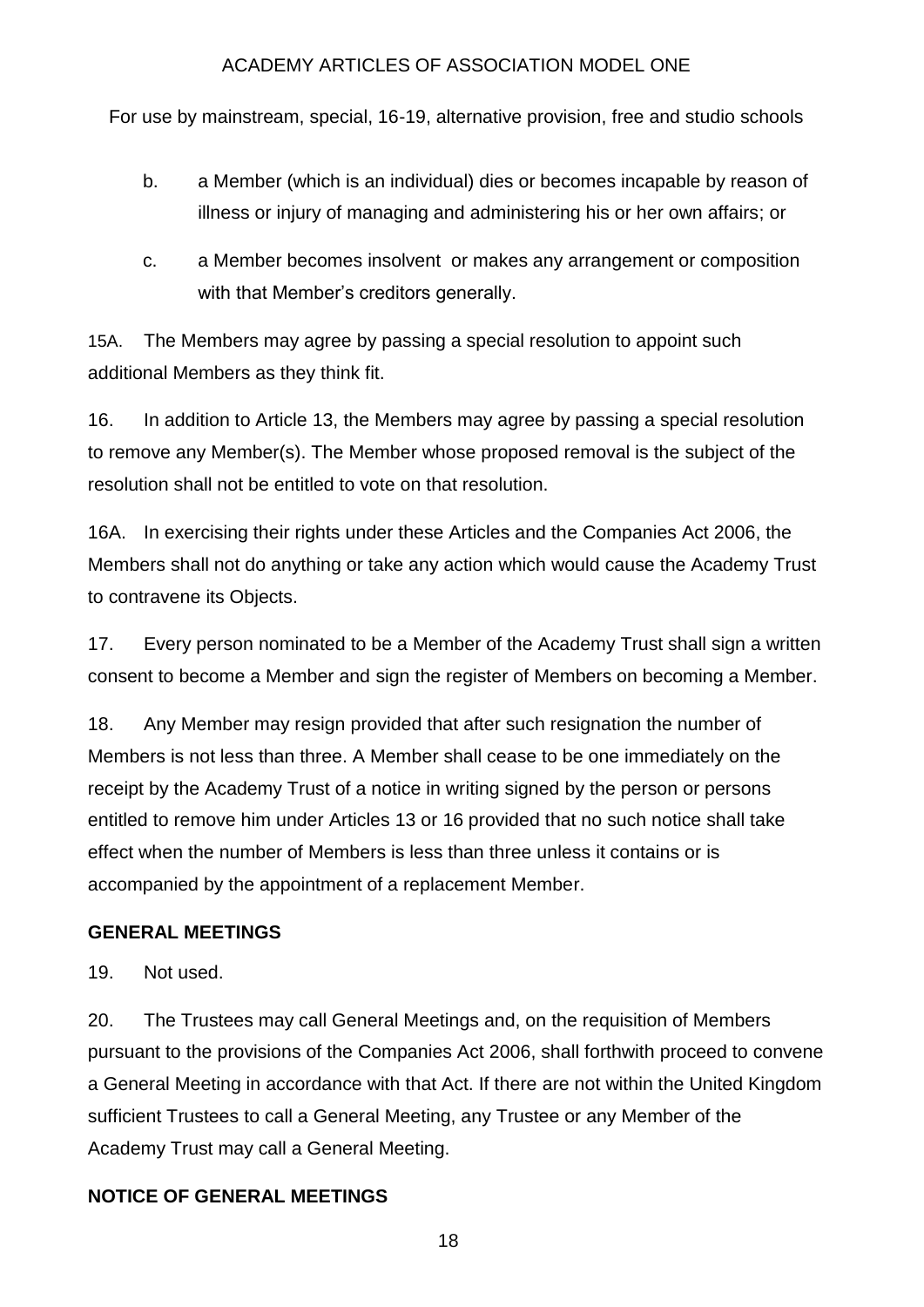For use by mainstream, special, 16-19, alternative provision, free and studio schools

21. General meetings shall be called by at least fourteen clear days' notice but may be called by shorter notice if it is so agreed by a majority in number of Members having a right to attend and vote and together representing not less than 90% of the total voting rights at that meeting.

21A. The notice shall specify the time and place of the meeting and the general nature of the business to be transacted. The notice shall also state that the Member is entitled to appoint a proxy. The notice shall be given to all the Members, to the Trustees and auditors.

22. The accidental omission to give notice of a meeting to, or the non-receipt of notice of a meeting by, any person entitled to receive notice shall not invalidate the proceedings at that meeting.

## <span id="page-18-0"></span>**PROCEEDINGS AT GENERAL MEETINGS**

23. No business shall be transacted at any meeting unless a quorum is present. A Member counts towards the quorum by being present either in person or by proxy. Two persons entitled to vote upon the business to be transacted, each being a Member or a proxy of a Member or a duly authorised representative of a Member organisation shall constitute a quorum.

24. If a quorum is not present within half an hour from the time appointed for the meeting, or if during a meeting a quorum ceases to be present, the meeting shall stand adjourned to the same day in the next week at the same time and place or to such time and place as the Trustees may determine.

25. The Members present and entitled to vote at the meeting shall elect by ordinary resolution one of their number to be the chairman and such election shall be binding on all Members and Trustees present at the meeting.

26. Not used.

27. A Trustee shall, notwithstanding that he is not a Member, be entitled to attend and speak at any General Meeting.

28. The chairman may, with the consent of a majority of the Members at a meeting at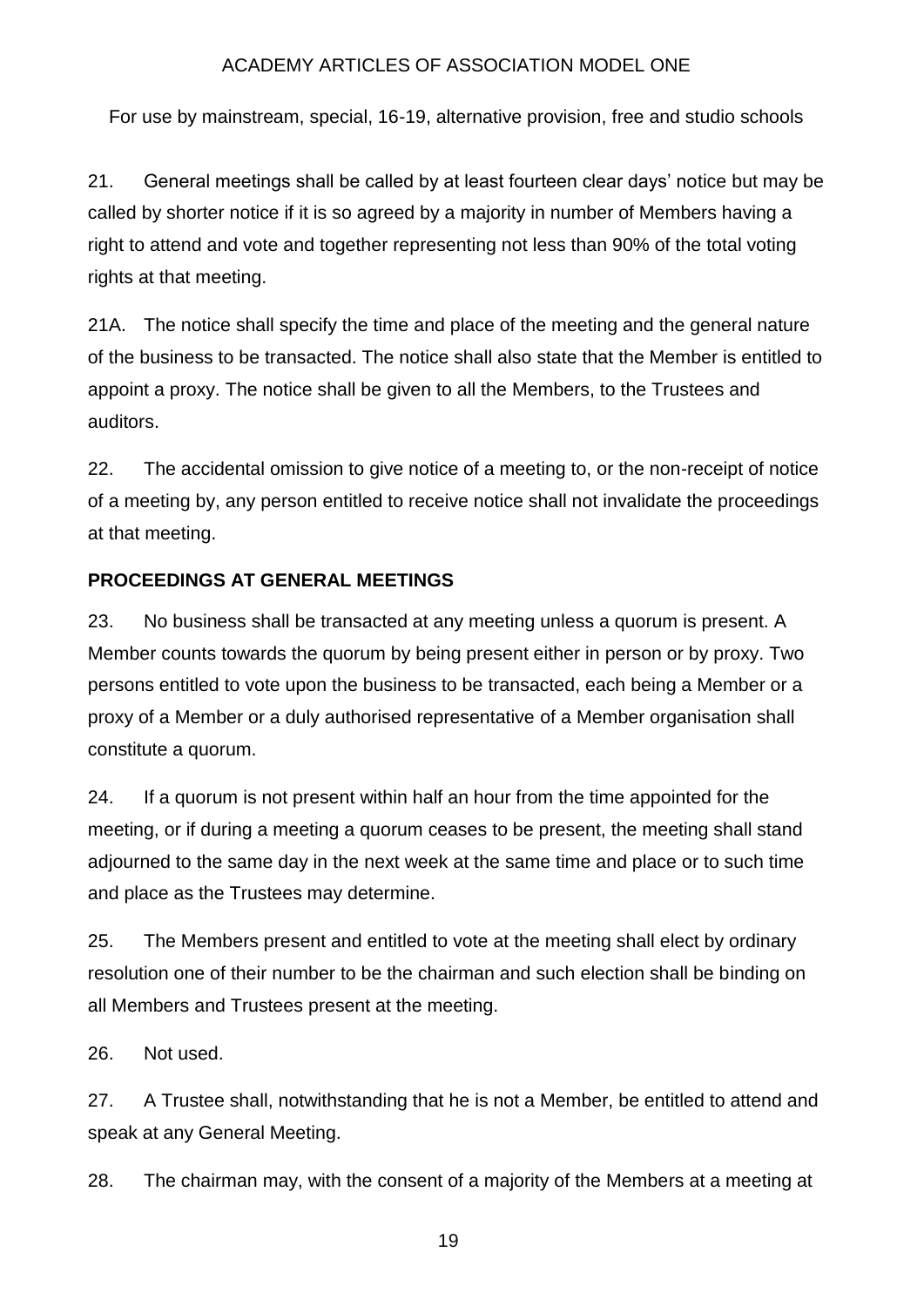For use by mainstream, special, 16-19, alternative provision, free and studio schools

which a quorum is present (and shall if so directed by the meeting), adjourn the meeting from time to time and from place to place, but no business shall be transacted at any adjourned meeting other than the business which might properly have been transacted at the meeting had the adjournment not taken place. When a meeting is adjourned for fourteen days or more, at least seven clear days' notice shall be given specifying the time, date and place of the adjourned meeting and the general nature of the business to be transacted. Otherwise it shall not be necessary to give any such notice.

29. A resolution put to the vote of the meeting shall be decided on a show of hands unless before, or on the declaration of the result of the show of hands, a poll is duly demanded. Subject to the provisions of the Companies Act 2006, a poll may be demanded:

- a. by the chairman; or
- b. by at least two Members having the right to vote at the meeting; or
- c. by a Member or Members representing not less than one-tenth of the total voting rights of all the Members having the right to vote at the meeting.

30. Unless a poll is duly demanded a declaration by the chairman that a resolution has been carried or carried unanimously, or by a particular majority, or lost, or not carried by a particular majority and an entry to that effect in the minutes of the meeting shall be conclusive evidence of the fact without proof of the number or proportion of the votes recorded in favour of or against such resolution.

31. The demand for a poll may be withdrawn, before the poll is taken, but only with the consent of the chairman. The withdrawal of a demand for a poll shall not invalidate the result of a show of hands declared before the demand for the poll was made.

32. A poll shall be taken as the chairman directs and he may appoint scrutineers (who need not be Members) and fix a time, date and place for declaring the results. The result of the poll shall be deemed to be the resolution of the meeting at which the poll was demanded.

33. A poll demanded on the election of the chairman or on a question of adjournment shall be taken immediately. A poll demanded on any other question shall be taken either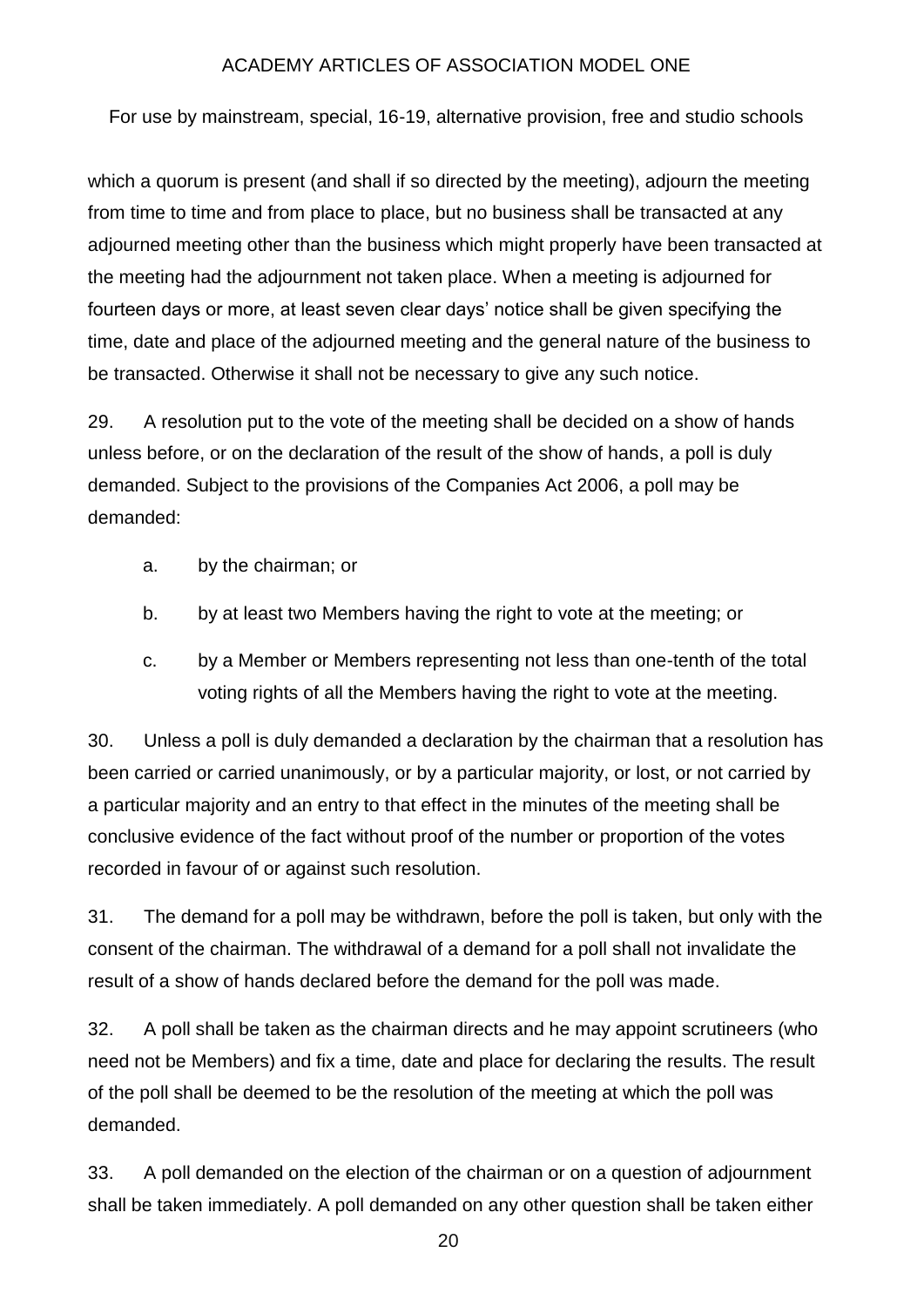For use by mainstream, special, 16-19, alternative provision, free and studio schools

immediately or at such time, date and place as the chairman directs not being more than thirty days after the poll is demanded. The demand for a poll shall not prevent the continuance of a meeting for the transaction of any business other than the question on which the poll is demanded. If a poll is demanded before the declaration of the result of a show of hands and the demand is duly withdrawn, the meeting shall continue as if the demand had not been made.

34. No notice need be given of a poll not taken immediately if the time, date and place at which it is to be taken are announced at the meeting at which it is demanded. In other cases at least seven clear days' notice shall be given specifying the time, date and place at which the poll is to be taken.

35. A resolution in writing agreed by such number of Members as required if it had been proposed at a General Meeting shall be as effectual as if it had been passed at a General Meeting duly convened and held provided that a copy of the proposed resolution has been sent to every Member. The resolution may consist of several instruments in the like form each agreed by one or more Members.

## **VOTES OF MEMBERS**

36. On the show of hands every Member present in person shall have one vote. On a poll every Member present in person or by proxy shall have one vote.

37. Not used.

38. No Member shall be entitled to vote at any General Meeting unless all moneys then payable by him to the Academy Trust have been paid.

39. No objections shall be raised to the qualification of any person to vote at any General Meeting except at the meeting or adjourned meeting at which the vote objected to is tendered, and every vote not disallowed at the meeting shall be valid. Any objection made in due time shall be referred to the chairman whose decision shall be final and conclusive.

40. An instrument appointing a proxy shall be in writing, signed by or on behalf of the appointer and shall be in the following form (or in a form as near thereto as circumstances allow or in any other form which is usual or which the Trustees may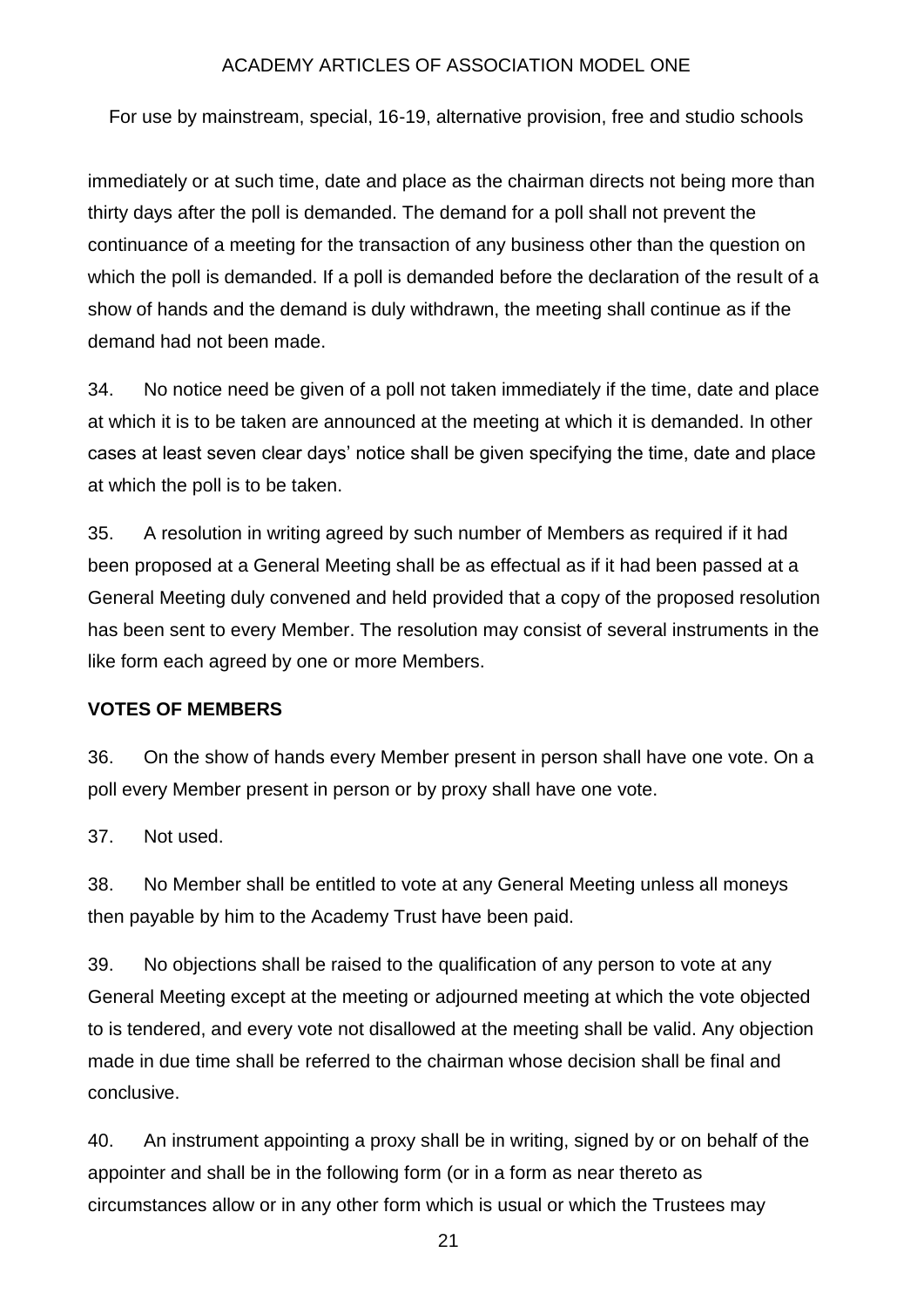For use by mainstream, special, 16-19, alternative provision, free and studio schools

approve) -

"I/We, …….., of ………, being a Member/Members of the above named Academy Trust, hereby appoint …… of ……, or in his absence, …….. of ……. as my/our proxy to attend, speak and vote in my/our name[s] and on my/our behalf at the annual general meeting/ general meeting of the Academy Trust to be held on .....20[], and at any adjournment thereof.

Signed on ..... 20[ 1"

41. Where it is desired to afford Members an opportunity of instructing the proxy how he shall act the instrument appointing a proxy shall be in the following form (or in a form as near thereto as circumstances allow or in any other form which is usual or which the Trustees may approve) -

> "I/We, ……., of ……., being a Member/Members of the above named Academy Trust, hereby appoint …. of ……., or in his absence, ….. of ……, as my/our proxy to attend, speak and vote in my/our name[s] and on my/our behalf at the annual general meeting/ general meeting of the Academy Trust, to be held on .... 20 [], and at any adjournment thereof.

This form is to be used in respect of the resolutions mentioned below as follows:

Resolution No. 1 \*for \* against

Resolution No. 2 \*for \* against.

• Strike out whichever is not desired.

Unless otherwise instructed, the proxy may vote as he thinks fit or abstain from voting.

Signed on 20[ ]"

42. The instrument appointing a proxy and any authority under which it is signed or a copy of such authority certified by a notary or in some other way approved by the Trustees may: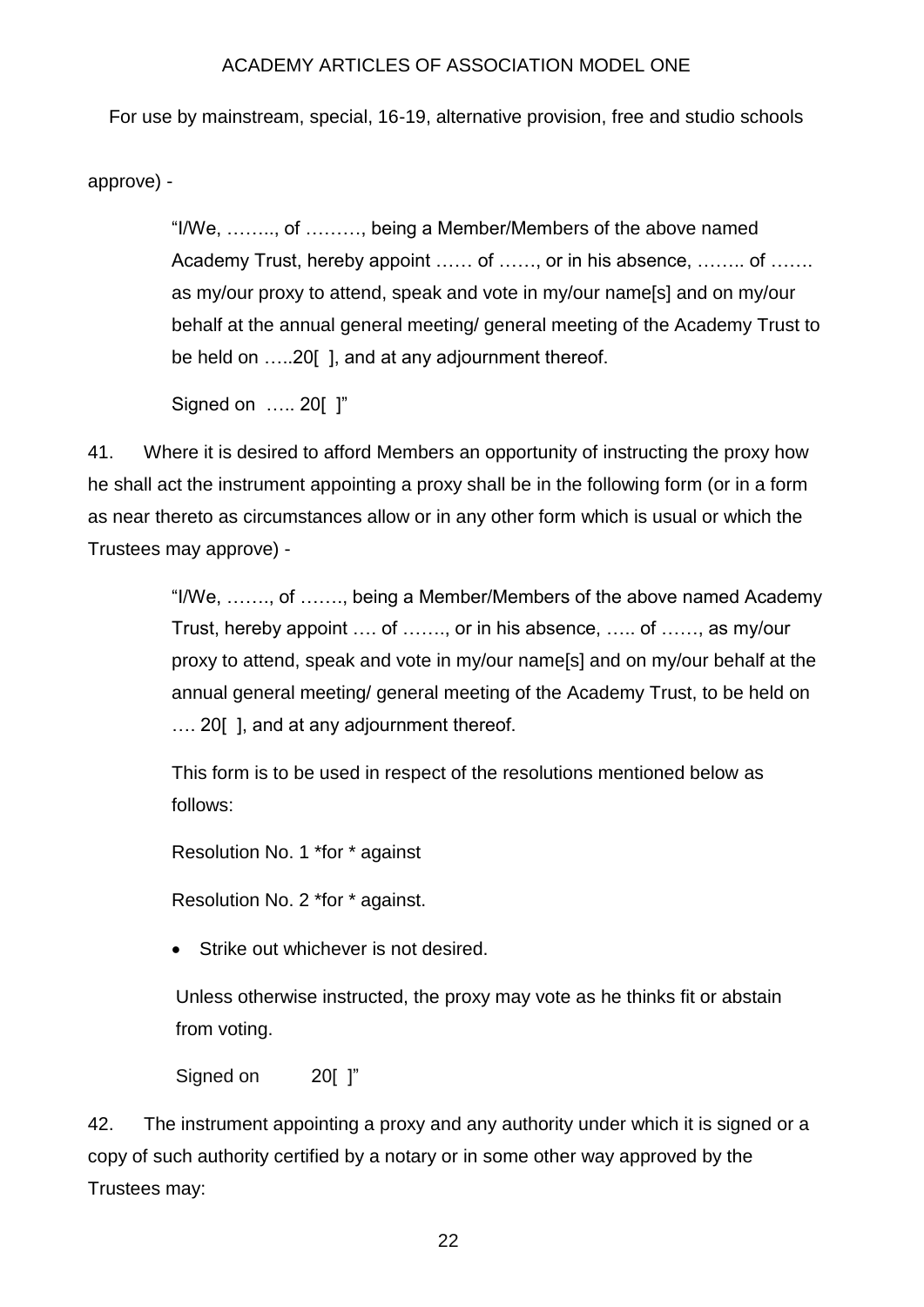For use by mainstream, special, 16-19, alternative provision, free and studio schools

- a. be deposited at the Office or at such other place within the United Kingdom as is specified in the notice convening the meeting or in any instrument of proxy sent out by the Academy Trust in relation to the meeting not less than 48 hours before the time for holding the meeting or adjourned meeting at which the person named in the instrument proposes to vote; or
- b. in the case of a poll taken more than 48 hours after it is demanded, be deposited as aforesaid after the poll has been demanded and not less than 24 hours before the time appointed for the taking of the poll; or
- c. where the poll is not taken forthwith but is taken not more than 48 hours after it was demanded, be delivered at the meeting at which the poll was demanded to the chairman or to the Clerk or to any Trustee,

and an instrument of proxy which is not deposited or delivered in a manner so permitted shall be invalid.

43. A vote given or poll demanded by proxy or by the duly authorised representative of a corporation shall be valid notwithstanding the previous determination of the authority of the person voting or demanding a poll unless notice of the determination was received by the Academy Trust at the Office or at such other place at which the instrument of proxy was duly deposited before the commencement of the meeting or adjourned meeting at which the vote given or the poll demanded or (or in the case of a poll taken otherwise than on the same day as the meeting or adjourned meeting) the time appointed for taking the poll.

44. Any organisation which is a Member of the Academy Trust may by resolution of its board of directors or other governing body authorise such person as it thinks fit to act as its representative at any meeting of the Academy Trust, and the person so authorised shall be entitled to exercise the same powers on behalf of the organisation which he represents as that organisation could exercise if it were an individual Member of the Academy Trust.

#### **TRUSTEES**

45. The number of Trustees shall be not less than three but (unless otherwise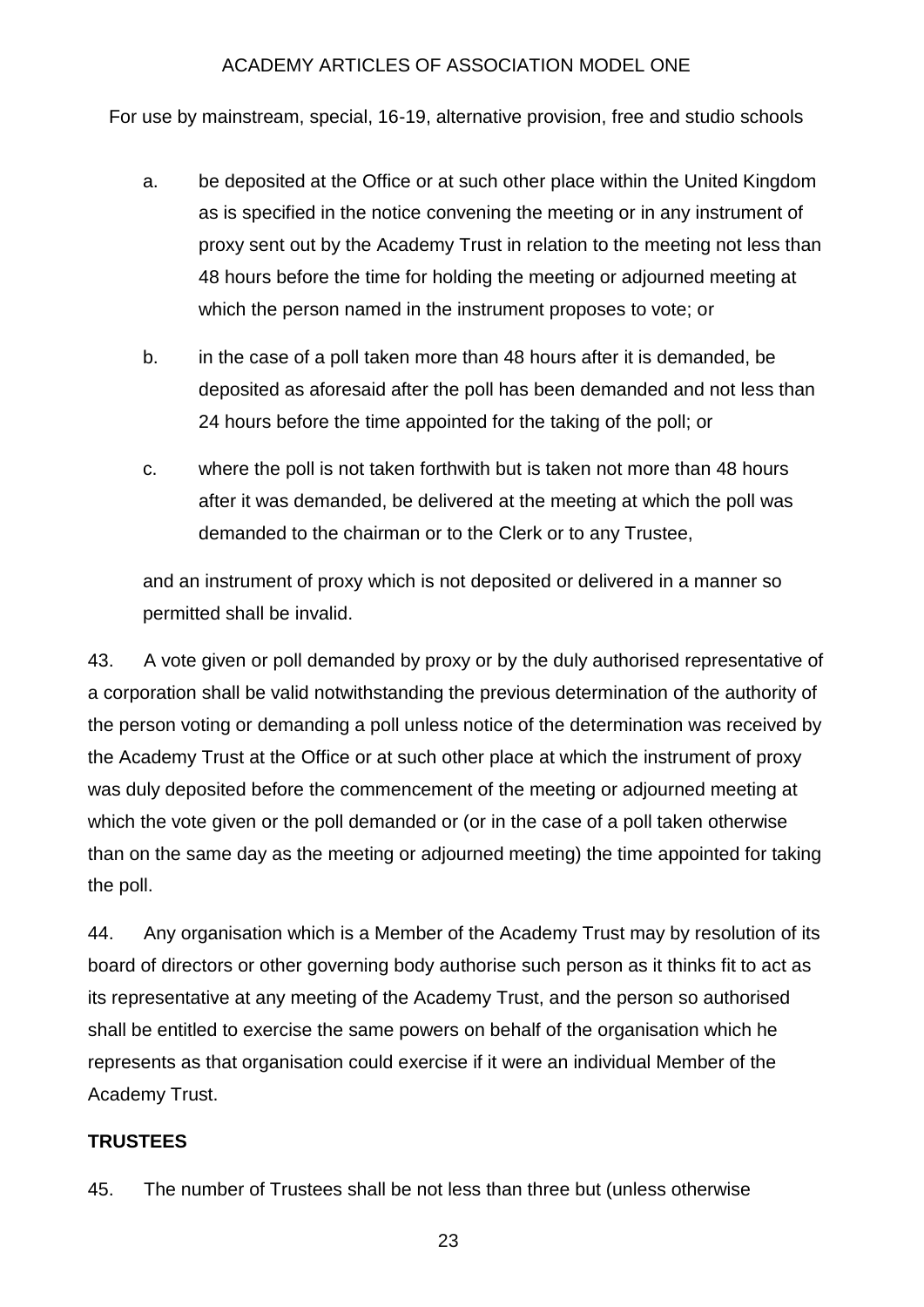For use by mainstream, special, 16-19, alternative provision, free and studio schools

determined by ordinary resolution) shall not be subject to any maximum.

46. Subject to Articles 48-49 and 53, the Academy Trust shall have the following Trustees:

- a. up to 11 Trustees, appointed under Article 50;
- b. the Chief Executive Officer, if appointed as a Trustee under Article 57; and
- c. a minimum of 2 Parent Trustees elected or appointed under Articles 53-56 in the event that no Local Governing Bodies are established under Article 100a or if no provision is made for the involvement of parents in the governance of the Academies pursuant to Article 101A.
- 47. The Academy Trust may also have any Co-opted Trustee appointed under Article 58.

48. The first Trustees shall be those persons named in the statement delivered pursuant to sections 9 and 12 of the Companies Act 2006.

49. Future Trustees shall be appointed or elected, as the case may be, under these Articles. Where it is not possible for such a Trustee to be appointed or elected due to the fact that an Academy has not yet been established, then the relevant Article or part thereof shall not apply.

## **APPOINTMENT OF TRUSTEES**

50. The Members may appoint by ordinary resolution up to 11 Trustees.

50A. Not used.

50B. The total number of Trustees including the Chief Executive Officer if they so choose to act as Trustee under Article 57 who are employees of the Academy Trust shall not exceed one third of the total number of Trustees.

51. Not used.

52. Not used.

# <span id="page-23-0"></span>**PARENT TRUSTEES**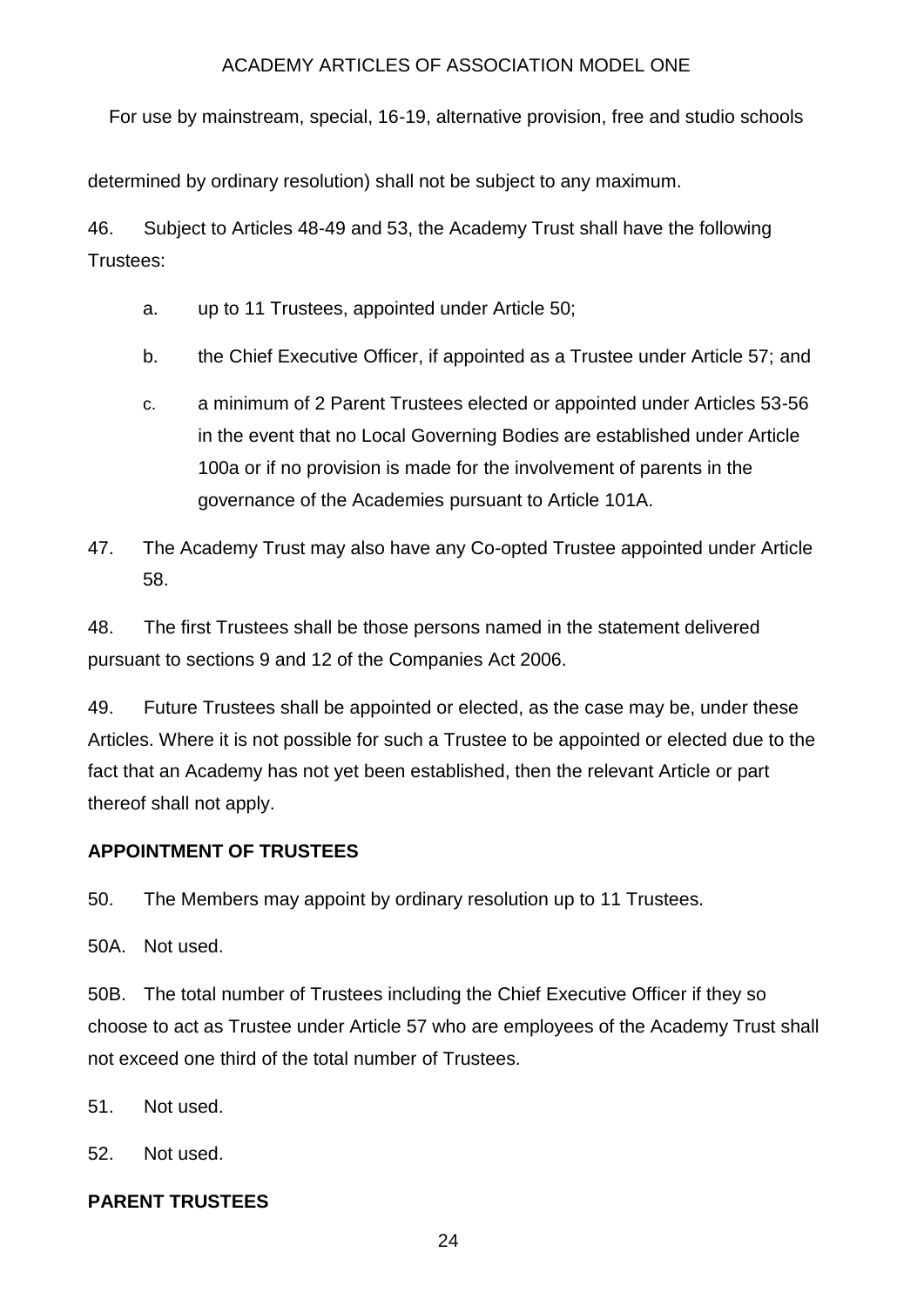For use by mainstream, special, 16-19, alternative provision, free and studio schools

53. In circumstances where the Trustees have not appointed Local Governing Bodies in respect of the Academies as envisaged in Article 100a or if no provision is made for the involvement of parents in the governance of the Academies pursuant to Article 101A there shall be a minimum of two Parent Trustees and otherwise such number as the Members shall decide who shall be appointed or elected in accordance with Articles 54 - 56.

54. Parent Trustees and Parent Local Governors shall be elected or, if the number of parents, or individuals exercising parental responsibility, standing for election is less than the number of vacancies, appointed (in accordance with the terms of reference determined by the Trustees from time to time). The elected or appointed Parent Trustees must be a parent, or an individual exercising parental responsibility, of a registered pupil at one or more of the Academies at the time when he is elected or appointed. The elected (or, if the number of parents or individuals exercising parental responsibility standing for election is less than the number of vacancies, appointed) Parent Local Governors of the Local Governing Body must be a parent, or an individual exercising parental responsibility, of a registered pupil at one or more of the Academies overseen by the Local Governing Body at the time when he is elected or appointed.

54AA In the case of 16-19 Academies, references to 'a parent, or an individual exercising parental responsibility, of a registered pupil at one or more of the Academies' in Article 54 shall be deemed to be references to 'a parent or an individual exercising parental responsibility of, a registered student at that 16-19 Academy' or, in circumstances where no parent, or an individual exercising parental responsibility, of a registered student at the 16-19 Academy is willing or able to act as a Parent Trustee or a Parent Local Governor, references to 'a parent, or an individual exercising parental responsibility, of a registered pupil at one or more of the Academies' shall be deemed to be references to 'a parent, or an individual exercising parental responsibility, of a child of above compulsory school age but not above the age of 19.

54A. The number of Parent Trustees and Parent Local Governors required shall be made up by Parent Trustees and Parent Local Governors appointed by the Trustees if the number of parents, or individuals exercising parental responsibility, standing for election is less than the number of vacancies.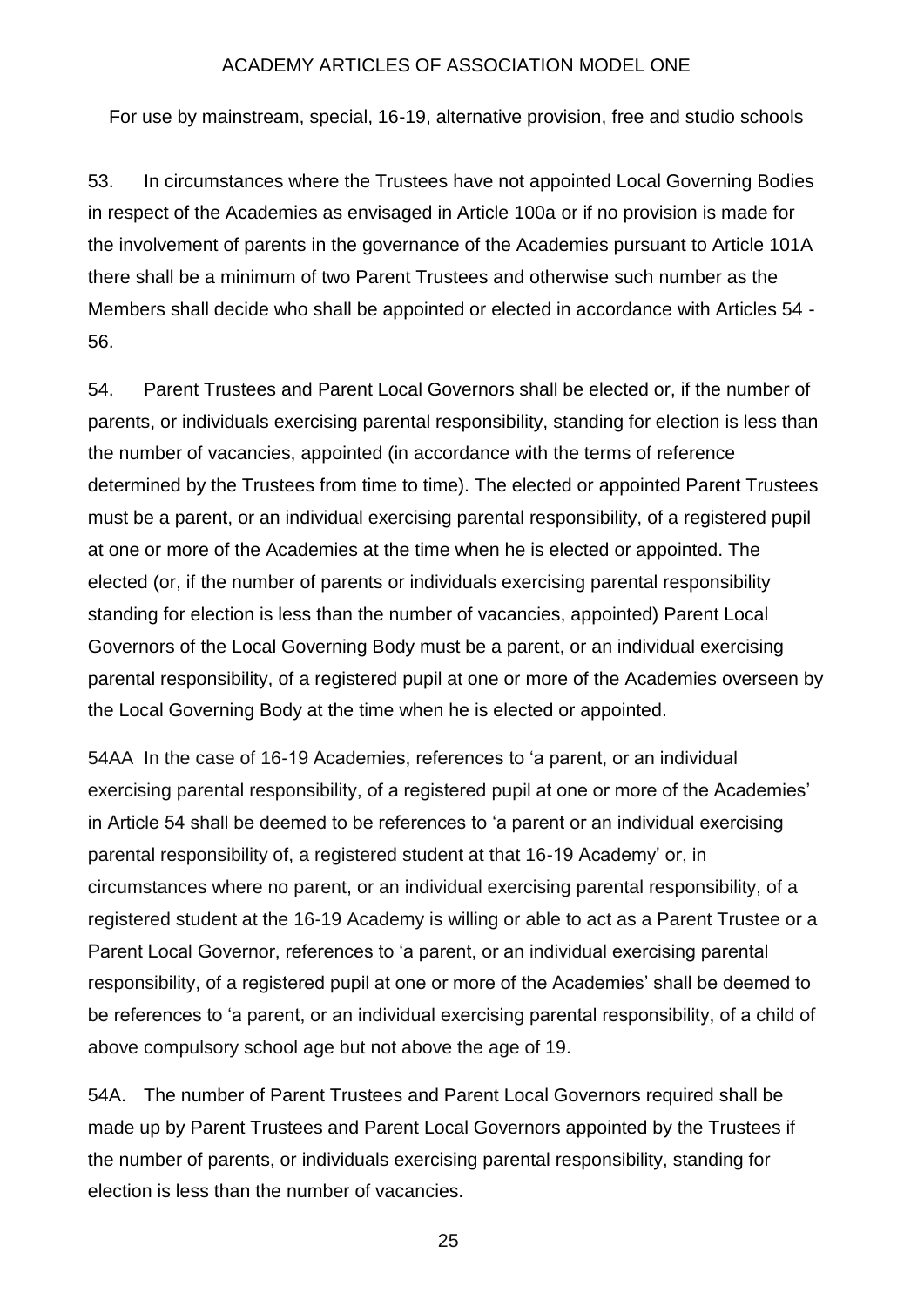For use by mainstream, special, 16-19, alternative provision, free and studio schools

55. The Trustees shall make all necessary arrangements for, and determine all other matters relating to, an election of the Parent Trustees or Parent Local Governors, including any question of whether a person is a parent, or an individual exercising parental responsibility, of a registered pupil at one of the Academies. Any election of the Parent Trustees or Parent Local Governors which is contested shall be held by secret ballot. For the purposes of any election of Parent Local Governors, any parent, or an individual exercising parental responsibility, of a registered pupil at the Academies overseen by the Local Governing Body shall be eligible to vote.

56. In appointing a Parent Trustee or Parent Local Governor the Trustees shall appoint a person who is the parent, or an individual exercising parental responsibility, of a registered pupil at an Academy as described in Articles 54 and 54AA; or where the Trustees are exercising their power to appoint a Parent Trustee or Parent Local Governor and it is not reasonably practical to appoint a parent, or an individual exercising parental responsibility, as described in Article 54, then the Trustees may appoint a person who is the parent, or an individual exercising parental responsibility, of a child within the age range of at least one of the Academies or, in the case of an appointment to a Local Governing Body, the age range of at least one of the Academies overseen by that Local Governing Body.

#### **CHIEF EXECUTIVE OFFICER**

57. Providing that the Chief Executive Officer agrees so to act, the Members may by ordinary resolution appoint the Chief Executive Officer as a Trustee. If so appointed, the individual holding the post of Chief Executive Officer shall cease to be a Trustee if he ceases to hold the post of Chief Executive Officer.

#### <span id="page-25-0"></span>**CO-OPTED TRUSTEES**

58. The Trustees may appoint Co-opted Trustees. A 'Co-opted Trustee' means a person who is appointed to be a Trustee by being Co-opted by Trustees who have not themselves been so appointed. The Trustees may not co-opt an employee of the Academy Trust as a Co-opted Trustee if thereby the number of Trustees who are employees of the Academy Trust would exceed one third of the total number of Trustees including the Chief Executive Officer to the extent he or she is a Trustee.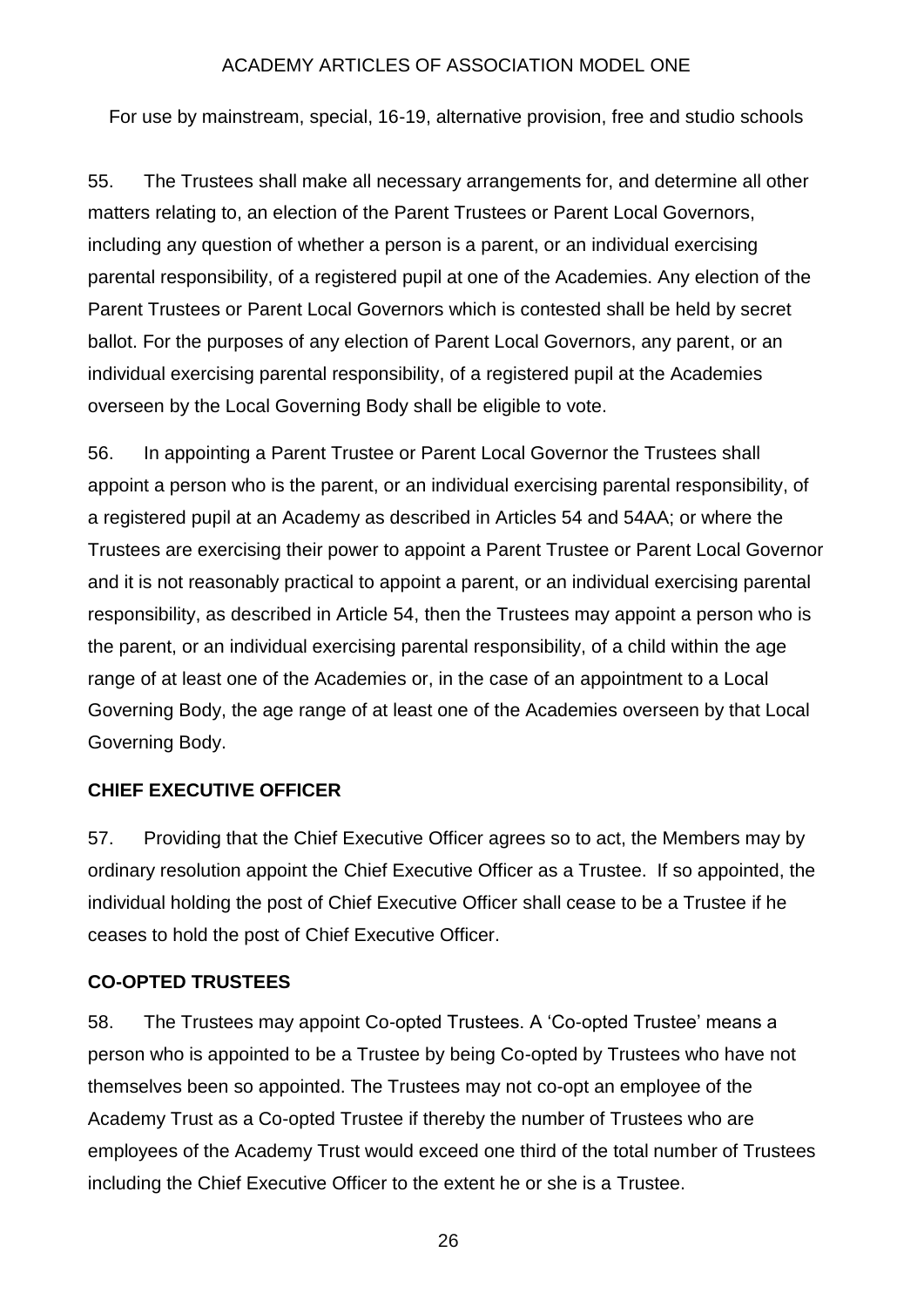For use by mainstream, special, 16-19, alternative provision, free and studio schools

59 – 63. Not used.

#### <span id="page-26-0"></span>**TERM OF OFFICE**

64. The term of office for any Trustee shall be three years, save that:

- a. this time limit shall not apply to the Chief Executive Officer; and
- b. the term of office may be shorter than three years for any Trustee (other than a Parent Trustee) if the Members (or in the case of a Co-opted Trustee, the Trustees) determine this at the time of such Trustee's appointment.

Subject to remaining eligible to be a particular type of Trustee, any Trustee may be reappointed or re-elected in accordance with these Articles for consecutive periods not exceeding 12 years in aggregate from the date of his original appointment but thereafter shall not be eligible for reappointment until 1 year after his retirement unless the Trustees consider there are exceptional circumstances and resolve to approve a further term of office.

## **RESIGNATION AND REMOVAL**

65. A Trustee shall cease to hold office if he resigns his office by notice to the Academy Trust (but only if at least three Trustees will remain in office when the notice of resignation is to take effect).

66. A Trustee shall cease to hold office if he is removed by the person or persons who appointed or elected him, or otherwise by ordinary resolution of the Members in accordance with the Companies Act 2006.

67. Where a Trustee resigns his office or is removed from office, the Trustee or, where he is removed from office, those removing him, shall give written notice thereof to the Clerk.

## <span id="page-26-1"></span>**SUSPENSION**

67A. The board of Trustees may by resolution passed at a meeting of the Trustees suspend a Trustee for all or any meetings of the Academy Trust, or of a committee, for a fixed period of up to 6 months where the Trustee has acted in a way that is inconsistent with the professional ethos of the board of Trustees (which shall include a failure to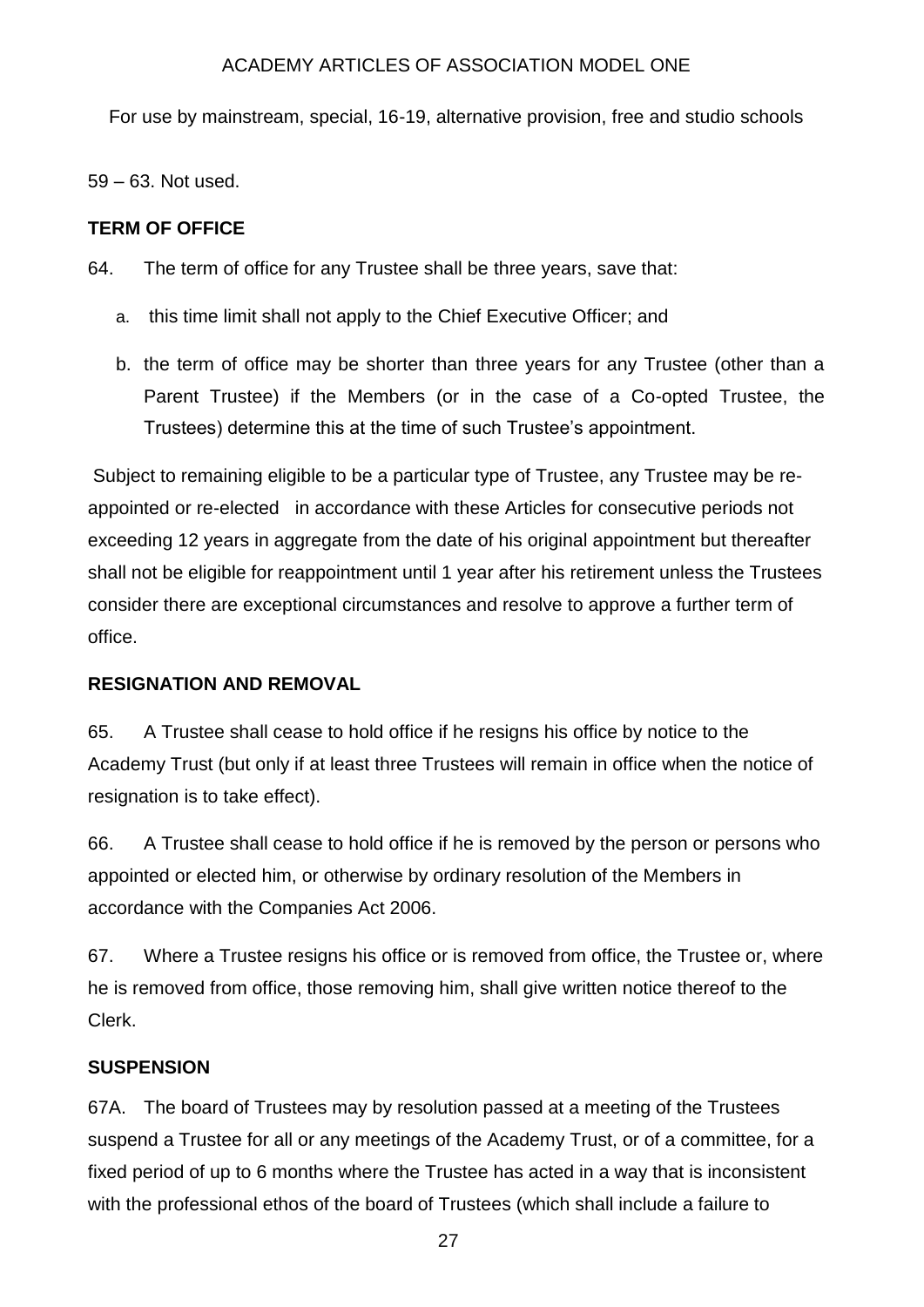For use by mainstream, special, 16-19, alternative provision, free and studio schools

undertake training appropriate to their role, whether or not directed to do so by the board of Trustees) and has brought or is likely to bring the Academy Trust, any of its Academies or the office of the Trustee into disrepute.

67B. A resolution to suspend a Trustee from office does not have effect unless the matter is specified as an item of business on the agenda for the meeting.

67C. Before a vote is taken on a resolution to suspend a Trustee, the Trustee proposing the resolution must at the meeting state the reasons for doing so. In addition the Trustee who is the subject of the resolution must be given the opportunity to make a statement in response before withdrawing from the meeting.

67D. Nothing in Articles 67A-C may be read as affecting the right of a Trustee who has been suspended to receive notices of, and agendas and reports or other papers for, meetings of the board of Trustees during the period of their suspension.

67E. A Trustee may not be disqualified from continuing to hold office for failure to attend any meeting of the board of Trustees under Article 70 while suspended under Article 67A.

## <span id="page-27-0"></span>**DISQUALIFICATION OF TRUSTEES**

68. No person shall be qualified to be a Trustee unless he is aged 18 or over at the date of his election or appointment. No current pupil or current student of any of the Academies shall be a Trustee.

69. A Trustee shall cease to hold office if he becomes incapable by reason of illness or injury of managing or administering his own affairs.

70. A Trustee shall cease to hold office if he is absent without the permission of the Trustees from all their meetings held within a period of six months and the Trustees resolve that his office be vacated.

71. A person shall be disqualified from holding or continuing to hold office as a Trustee if -

a. he has been declared bankrupt and/or his estate has been seized from his possession for the benefit of his creditors and the declaration or seizure has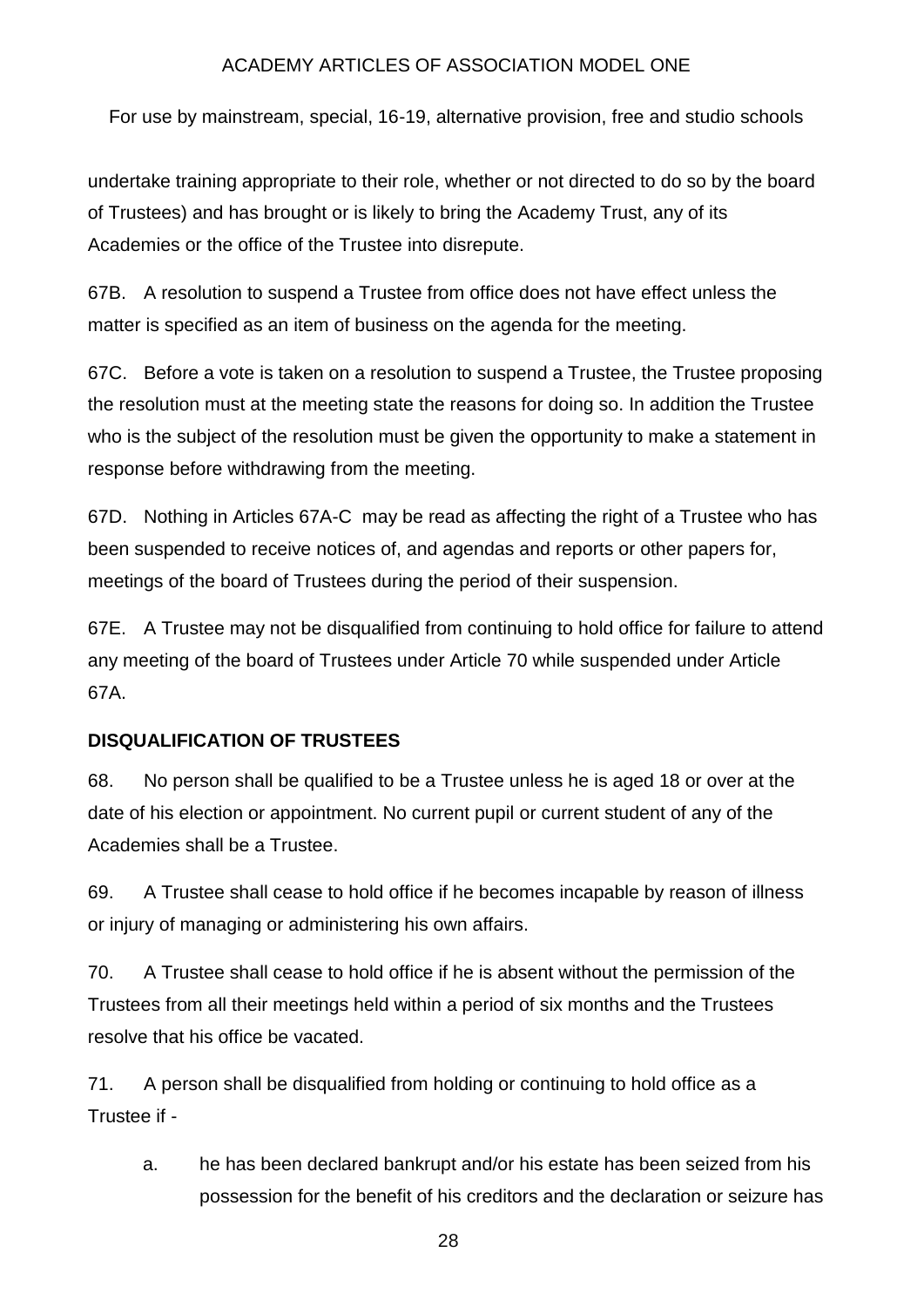For use by mainstream, special, 16-19, alternative provision, free and studio schools

not been discharged, annulled or reduced; or

b. he is the subject of a bankruptcy restrictions order or an interim order.

72. A person shall be disqualified from holding or continuing to hold office as a Trustee at any time when he is subject to a disqualification order or a disqualification undertaking under the Company Directors Disqualification Act 1986 or to an order made under section 429(2)(b) of the Insolvency Act 1986 (failure to pay under county court administration order).

73. A Trustee shall cease to hold office if he ceases to be a Trustee by virtue of any provision in the Companies Act 2006, is disqualified from acting as a trustee by virtue of section 178 of the Charities Act 2011 (or any statutory re-enactment or modification of that provision).

74. A person shall be disqualified from holding or continuing to hold office as a Trustee if he has been removed from the office of charity trustee or trustee for a charity by an order made by the Charity Commission or the High Court on the grounds of any misconduct or mismanagement in the administration of the charity for which he was responsible or to which he was privy, or which he by his conduct contributed to or facilitated.

75. Not used.

76. Not used.

77. A person shall be disqualified from holding or continuing to hold office as a Trustee where he has, at any time, been convicted of any criminal offence, excluding any that have been spent under the Rehabilitation of Offenders Act 1974 as amended, and excluding any offence for which the maximum sentence is a fine or a lesser sentence except where a person has been convicted of any offence which falls under section 178 of the Charities Act 2011.

78. After the first Academy has opened, a person shall be disqualified from holding or continuing to hold office as a Trustee if he has not provided to the chairman of the Trustees by the date of the Trustee's appointment or as soon as practicable thereafter, a disclosure and barring service certificate (previously known as a criminal records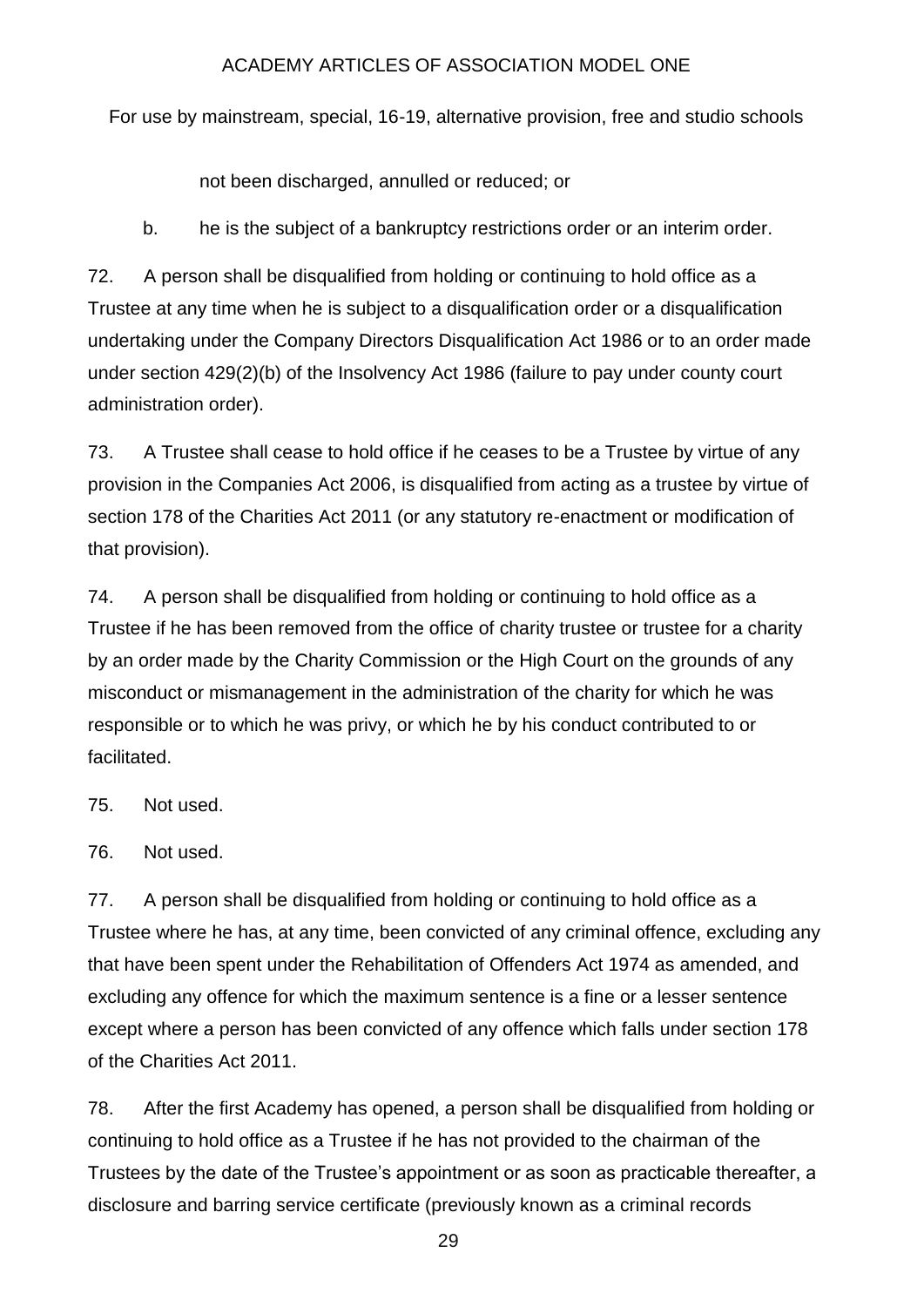For use by mainstream, special, 16-19, alternative provision, free and studio schools

certificate at an enhanced disclosure level under section 113B of the Police Act 1997. In the event that the certificate discloses any information which would in the opinion of either the chairman or the Chief Executive Officer confirm their unsuitability to work with children that person shall be disqualified. If a dispute arises as to whether a person shall be disqualified, a referral shall be made to the Secretary of State to determine the matter. The determination of the Secretary of State shall be final.

79. Where, by virtue of these Articles a person becomes disqualified from holding, or continuing to hold office as a Trustee; and he is, or is proposed, to become such a Trustee, he shall upon becoming so disqualified give written notice of that fact to the Clerk.

80. Articles 68 to 74, Articles 77 to 79 and Articles 97 to 98 also apply to any member of any committee or delegate of the Trustees, including a Local Governing Body, who is not a Trustee.

#### <span id="page-29-0"></span>**CLERK TO THE TRUSTEES**

81. The Clerk shall be appointed by the Trustees for such term, at such remuneration and upon such conditions as they may think fit; and any Clerk so appointed may be removed by them. The Clerk shall not be a Trustee or the Chief Executive Officer. Notwithstanding this Article, the Trustees may, where the Clerk fails to attend a meeting of theirs, appoint any one of their number or any other person to act as Clerk for the purposes of that meeting. The Clerk may, but need not be, the appointed company secretary of the Academy Trust.

#### <span id="page-29-1"></span>**CHAIRMAN AND VICE-CHAIRMAN OF THE TRUSTEES**

82. The Trustees shall each school year elect a chairman and a vice-chairman from among their number. A Trustee who is employed by the Academy Trust shall not be eligible for election as chairman or vice-chairman.

83. Subject to Article 84, the chairman or vice-chairman shall hold office as such until his successor has been elected in accordance with Article 85.

84. The chairman or vice-chairman may at any time resign his office by giving notice in writing to the Clerk. The chairman or vice-chairman shall cease to hold office if: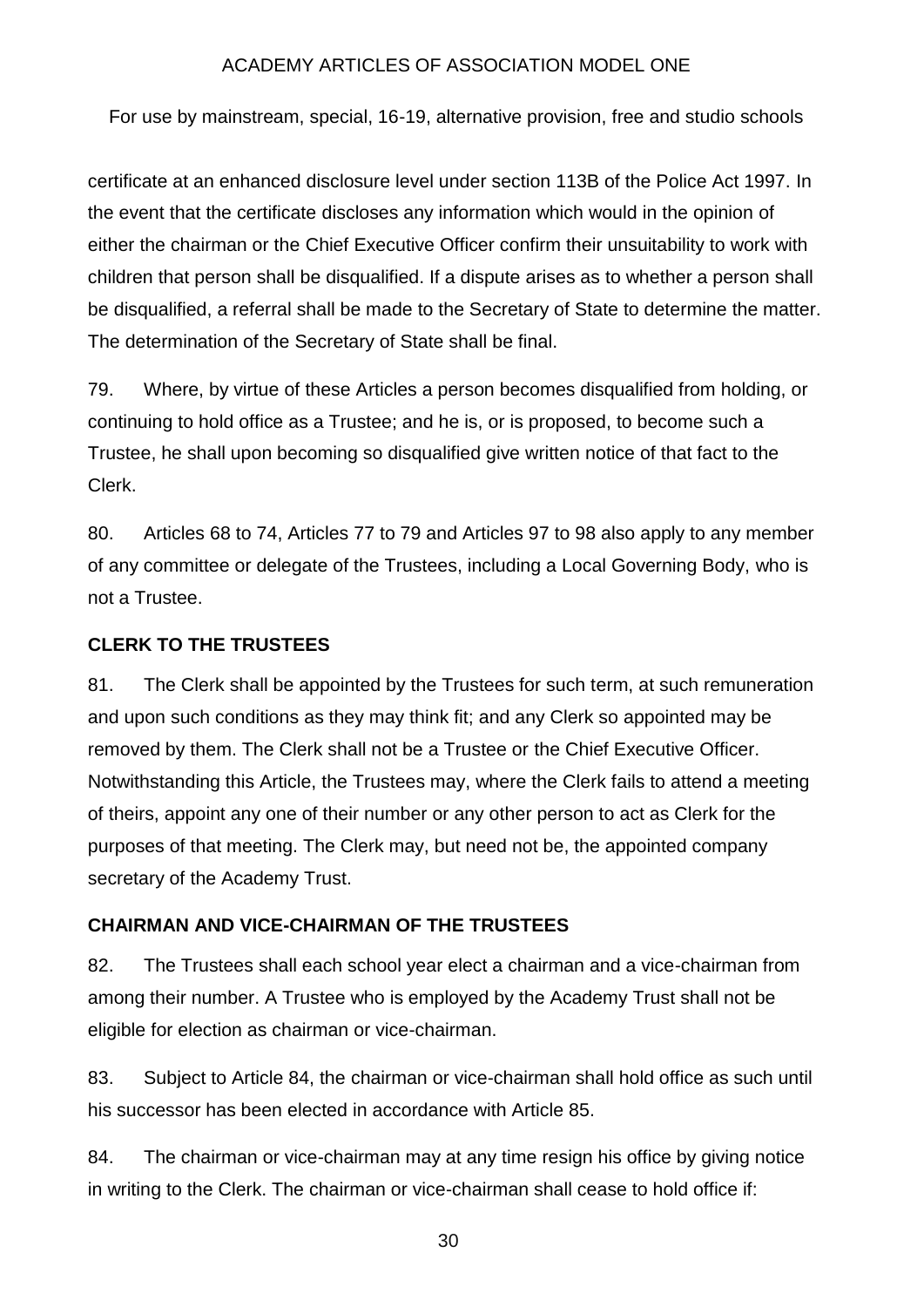For use by mainstream, special, 16-19, alternative provision, free and studio schools

a. he ceases to be a Trustee;

- b. he is employed by the Academy Trust;
- c. he is removed from office in accordance with these Articles; or
- d. in the case of the vice-chairman, he is elected in accordance with these Articles to fill a vacancy in the office of chairman.

85. Where by reason of any of the matters referred to in Article 84, a vacancy arises in the office of chairman or vice-chairman, the Trustees shall at their next meeting elect one of their number to fill that vacancy.

86. Where the chairman is absent from any meeting or there is at the time a vacancy in the office of the chairman, the vice-chairman shall act as the chair for the purposes of the meeting.

87-89. Not used.

90. The Trustees may remove the chairman or vice-chairman from office in accordance with these Articles.

91. A resolution to remove the chairman or vice-chairman from office which is passed at a meeting of the Trustees shall not have effect unless:

- a. it is confirmed by a resolution passed at a second meeting of the Trustees held not less than fourteen days after the first meeting; and
- b. the matter of the chairman's or vice-chairman's removal from office is specified as an item of business on the agenda for each of those meetings.

92. Before the Trustees resolve at the relevant meeting on whether to confirm the resolution to remove the chairman or vice-chairman from office, the Trustee or Trustees proposing his removal shall at that meeting state their reasons for doing so and the chairman or vice-chairman shall be given an opportunity to make a statement in response.

# <span id="page-30-0"></span>**POWERS OF TRUSTEES**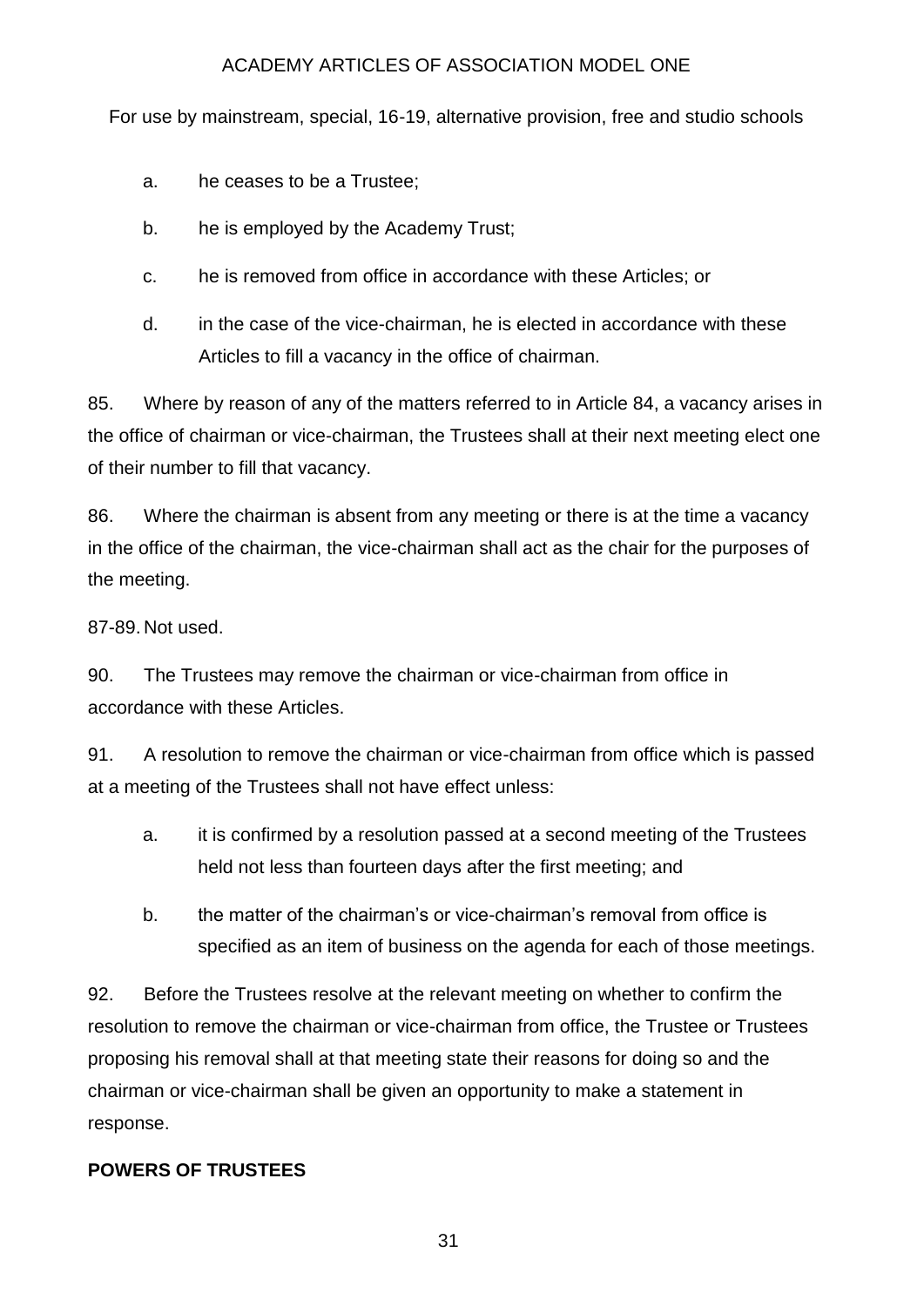For use by mainstream, special, 16-19, alternative provision, free and studio schools

93. Subject to provisions of the Companies Act 2006, the Articles and to any directions given by special resolution, the business of the Academy Trust shall be managed by the Trustees who may exercise all the powers of the Academy Trust. No alteration of the Articles and no such direction shall invalidate any prior act of the Trustees which would have been valid if that alteration had not been made or that direction had not been given. The powers given by this Article shall not be limited by any special power given to the Trustees by the Articles and a meeting of Trustees at which a quorum is present may exercise all the powers exercisable by the Trustees.

94. In addition to all powers hereby expressly conferred upon them and without detracting from the generality of their powers under the Articles the Trustees shall have the following powers, namely:

- a. to expend the funds of the Academy Trust in such manner as they shall consider most beneficial for the achievement of the Objects and to invest in the name of the Academy Trust such part of the funds as they may see fit and to direct the sale or transposition of any such investments and to expend the proceeds of any such sale in furtherance of the Objects; and
- b. to enter into contracts on behalf of the Academy Trust.

95. In the exercise of their powers and functions, the Trustees may consider any advice given by the Chief Executive Officer to the extent he or she is not a Trustee and any other executive officer.

96. Any bank account in which any money of the Academy Trust is deposited shall be operated by the Trustees in the name of the Academy Trust. All cheques and orders for the payment of money from such an account shall be signed by at least two signatories authorised by the Trustees.

#### <span id="page-31-0"></span>**CONFLICTS OF INTEREST**

97. Any Trustee who has or can have any direct or indirect duty or personal interest (including but not limited to any Personal Financial Interest) which conflicts or may conflict with his duties as a Trustee shall disclose that fact to the Trustees as soon as he becomes aware of it. A Trustee must absent himself from any discussions of the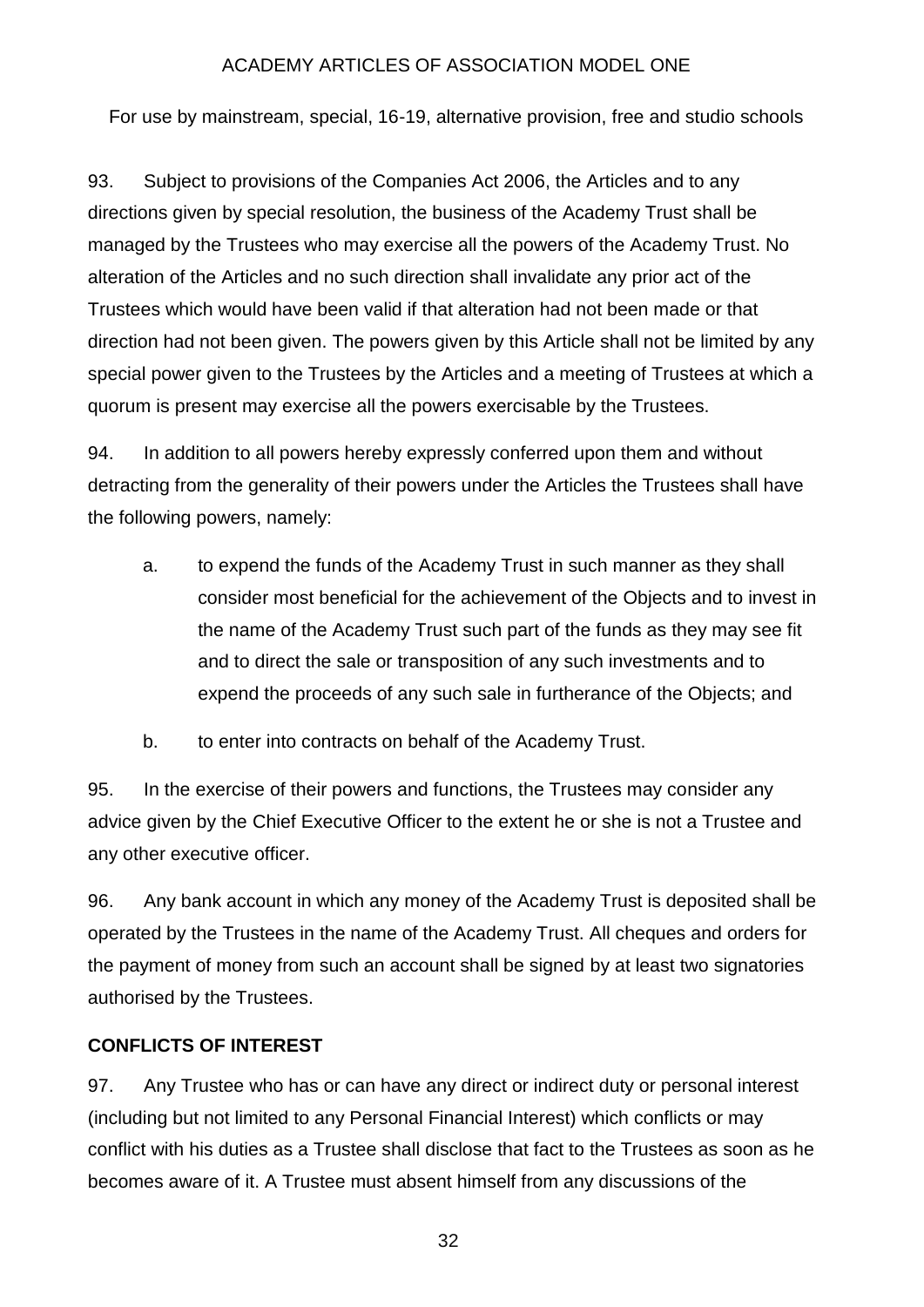For use by mainstream, special, 16-19, alternative provision, free and studio schools

Trustees in which it is possible that a conflict will arise between his duty to act solely in the interests of the Academy Trust and any duty or personal interest (including but not limited to any Personal Financial Interest).

98. For the purpose of Article 97, a Trustee has a Personal Financial Interest in the employment or remuneration of, or the provision of any other benefit to, that Trustee as permitted by and as defined by Articles 6.5-6.8A.

#### <span id="page-32-0"></span>**THE MINUTES**

99. The minutes of the proceedings of a meeting of the Trustees shall be drawn up and entered into a book kept for the purpose by the person acting as Clerk for the purposes of the meeting; and shall be signed (subject to the approval of the Trustees) at the same or next subsequent meeting by the person acting as chairman thereof.

#### <span id="page-32-1"></span>**COMMITTEES**

100. Subject to these Articles, the Trustees:

- a. may appoint committees to be known as Local Governing Bodies for each Academy (and the same Local Governing Body may be appointed for more than one Academy); and
- b. may establish any other committee.

101. Subject to these Articles, the constitution, membership and proceedings of any committee shall be determined by the Trustees. The establishment, terms of reference, constitution and membership of any committee of the Trustees shall be reviewed at least once in every twelve months. The membership of any committee of the Trustees may include persons who are not Trustees, provided that (with the exception of the Local Governing Bodies) a majority of members of any such committee shall be Trustees. Except in the case of a Local Governing Body, no vote on any matter shall be taken at a meeting of a committee of the Trustees unless the majority of members of the committee present are Trustees.

101A. The Trustees shall ensure that they make arrangements for the involvement of parents in the governance of the Academies, whether by way of the appointment of Parent Local Governors or otherwise.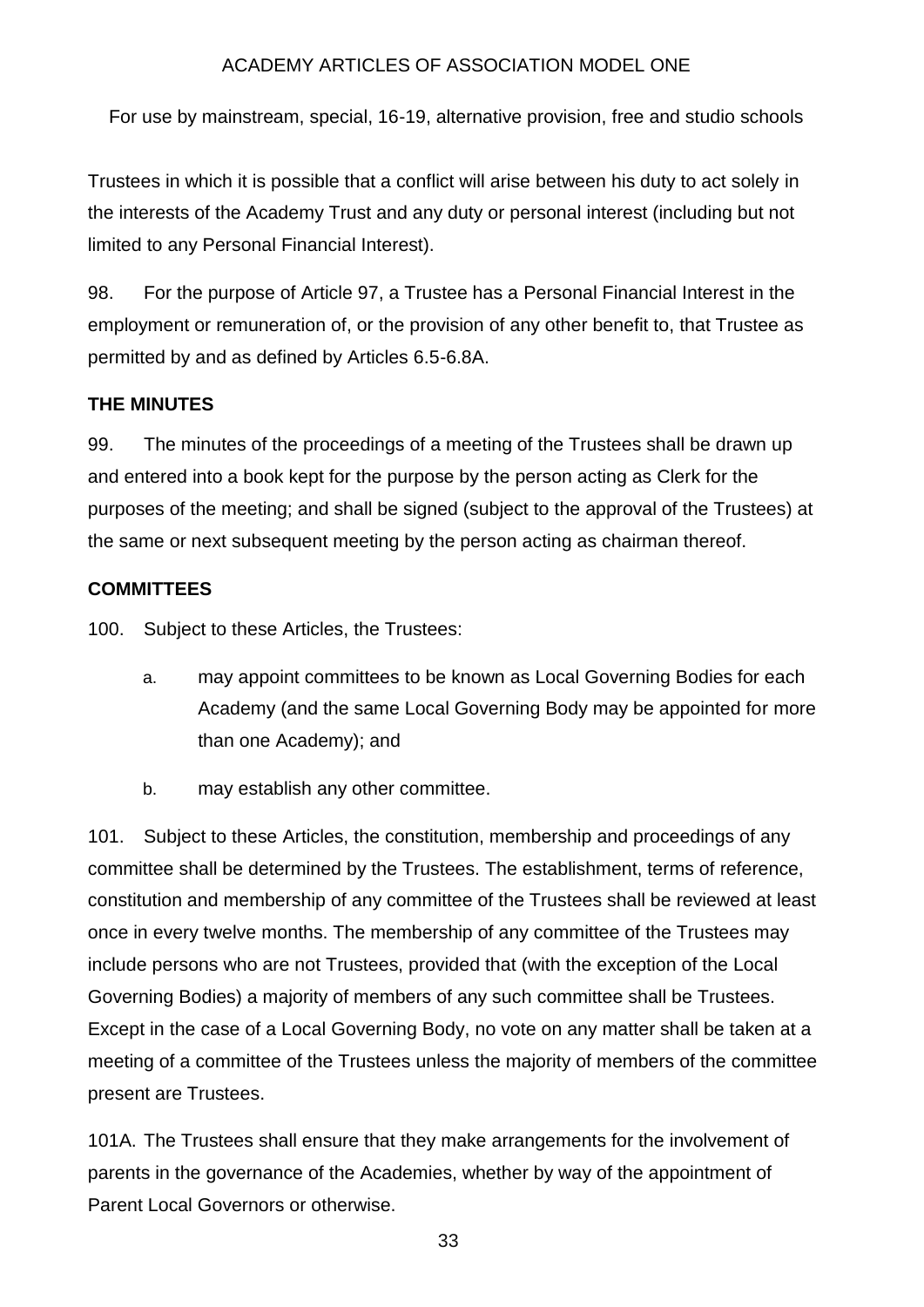For use by mainstream, special, 16-19, alternative provision, free and studio schools

102. Not used.

103. Not used.

104. The functions, duties and proceedings of the Local Governing Bodies or committees shall be subject to regulations made by the Trustees from time to time. Local Governing Bodies may also be established solely for the purpose of fulfilling an advisory function to the board of Trustees.

#### <span id="page-33-0"></span>**DELEGATION**

105. The Trustees may delegate any of their powers or functions (including the power to sub-delegate) to any Trustee, committee (including any Local Governing Body), the Chief Executive Officer or any other holder of an executive office. Any such delegation shall be made in writing and subject to any conditions the Trustees may impose, and may be revoked or altered.

105A. A Trustee, committee (including any Local Governing Body), the Chief Executive Officer or any other holder of an executive office to whom a power or function of the Trustees is delegated under Article 105 may further sub-delegate those powers or functions (or any of them) to a further person. Where any power or function of the Trustees is sub-delegated by any person to whom it has been delegated, that person must inform the Trustees as soon as reasonably practicable which powers and functions have been further delegated and to whom, and any such sub-delegation shall be made subject to any conditions the Trustees may impose, and may be revoked or altered by the Trustees.

106. Where any power or function of the Trustees has been exercised by any committee (including any Local Governing Body), any Trustee, the Chief Executive Officer or any other holder of an executive office, or a person to whom a power or function has been sub-delegated under Article 105A, that person or committee shall report to the Trustees in respect of any action taken or decision made with respect to the exercise of that power or function at the meeting of the Trustees immediately following the taking of the action or the making of the decision.

## <span id="page-33-1"></span>**CHIEF EXECUTIVE OFFICER AND PRINCIPALS**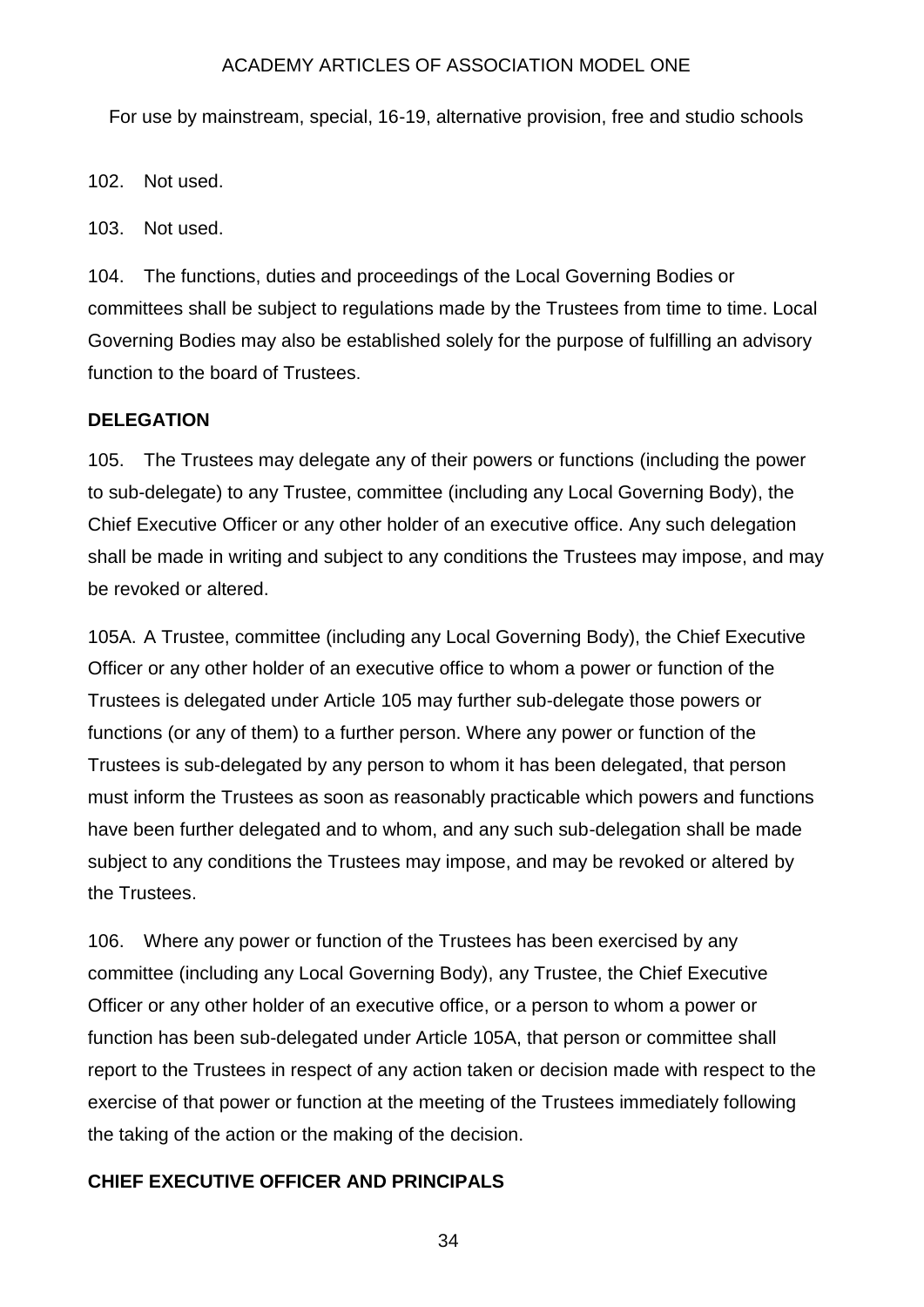For use by mainstream, special, 16-19, alternative provision, free and studio schools

107. The Trustees shall appoint the Chief Executive Officer and the Principals of the Academies. The Trustees may delegate such powers and functions as they consider are required by the Chief Executive Officer and the Principals for the internal organisation, management and control of the Academies (including the implementation of all policies approved by the Trustees and for the direction of the teaching and curriculum at the Academies).

## <span id="page-34-0"></span>**MEETINGS OF THE TRUSTEES**

108. Subject to these Articles, the Trustees may regulate their proceedings as they think fit.

109. The Trustees shall hold at least three meetings in every school year. Meetings of the Trustees shall be convened by the Clerk. In exercising his functions under this Article the Clerk shall comply with any direction:

- a. given by the Trustees; or
- b. given by the chairman of the Trustees or, in his absence or where there is a vacancy in the office of chairman, the vice-chairman of the Trustees, so far as such direction is not inconsistent with any direction given as mentioned in (a).

110. Any three Trustees may, by notice in writing given to the Clerk, requisition a meeting of the Trustees; and it shall be the duty of the Clerk to convene such a meeting as soon as is reasonably practicable.

111. Each Trustee shall be given at least seven clear days before the date of a meeting:

- a. notice in writing thereof, signed by the Clerk, and sent to each Trustee at the address provided by each Trustee from time to time; and
- b. a copy of the agenda for the meeting;

provided that where the chairman or, in his absence or where there is a vacancy in the office of chairman, the vice-chairman, so determines on the ground that there are matters demanding urgent consideration, it shall be sufficient if the written notice of a meeting,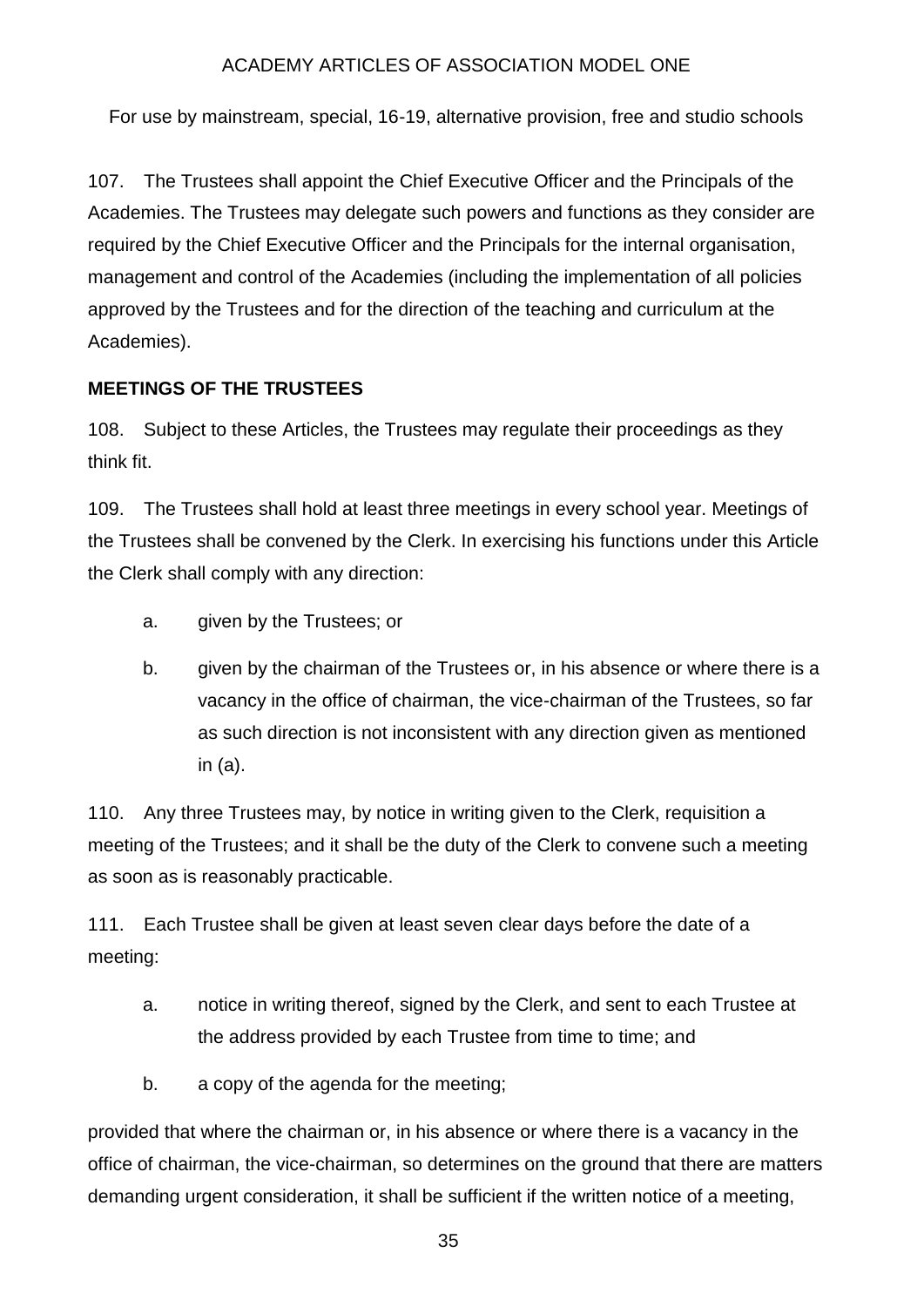For use by mainstream, special, 16-19, alternative provision, free and studio schools

and the copy of the agenda thereof are given within such shorter period as he directs.

112. The convening of a meeting and the proceedings conducted thereat shall not be invalidated by reason of any individual not having received written notice of the meeting or a copy of the agenda thereof.

113. A resolution to rescind or vary a resolution carried at a previous meeting of the Trustees shall not be proposed at a meeting of the Trustees unless the consideration of the rescission or variation of the previous resolution is a specific item of business on the agenda for that meeting.

114. A meeting of the Trustees shall be terminated forthwith if:

- a. the Trustees so resolve; or
- b. the number of Trustees present ceases to constitute a quorum for a meeting of the Trustees in accordance with Article 117, subject to Article 119.

115. Where in accordance with Article 114 a meeting is not held or is terminated before all the matters specified as items of business on the agenda for the meeting have been disposed of, a further meeting shall be convened by the Clerk as soon as is reasonably practicable, but in any event within seven days of the date on which the meeting was originally to be held or was so terminated.

116. Where the Trustees resolve in accordance with Article 114 to adjourn a meeting before all the items of business on the agenda have been disposed of, the Trustees shall before doing so determine the time and date at which a further meeting is to be held for the purposes of completing the consideration of those items, and they shall direct the Clerk to convene a meeting accordingly.

117. Subject to Article 119, the quorum for a meeting of the Trustees, and any vote on any matter thereat, shall be any three Trustees, or where greater, any one third (rounded up to a whole number) of the total number of Trustees holding office at the date of the meeting, who are in each case present at the meeting and entitled to vote on the matters to be resolved.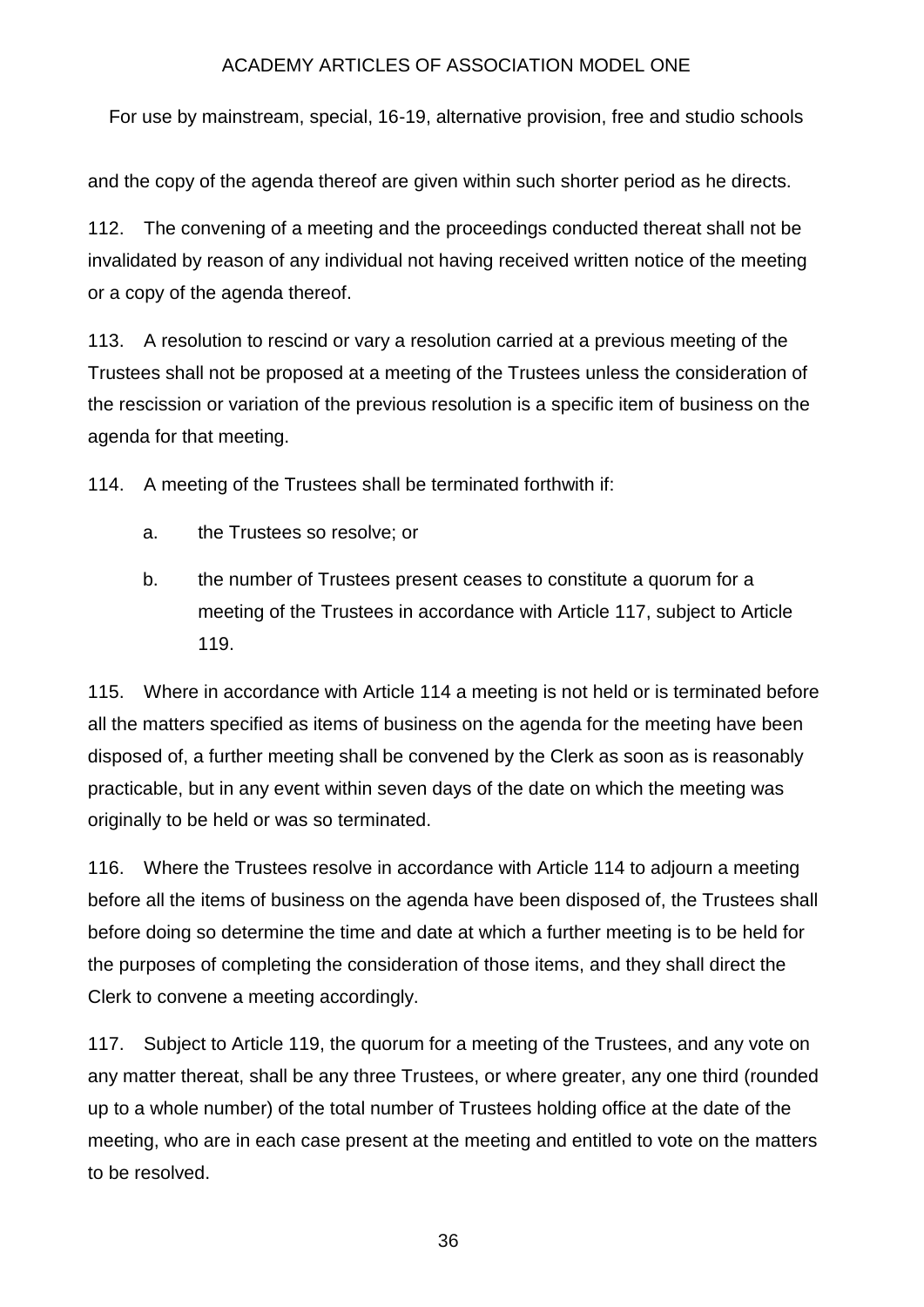For use by mainstream, special, 16-19, alternative provision, free and studio schools

118. The Trustees may act notwithstanding any vacancies in their number, but, if the numbers of Trustees is less than the number fixed as the quorum, the continuing Trustees may act only for the purpose of filling vacancies or of calling a General Meeting.

119. The quorum for the purposes of:

- a. any vote on the removal of a Trustee in accordance with Article 66; and
- b. any vote on the removal of the chairman of the Trustees in accordance with Article 90;

shall be any two-thirds (rounded up to a whole number) of the persons who are at the time Trustees present at the meeting and entitled to vote on those respective matters.

120. Subject to these Articles, every question to be decided at a meeting of the Trustees shall be determined by a majority of the votes of the Trustees present and voting on the question. Every Trustee shall have one vote.

121. Subject to Articles 117-119, where there is an equal division of votes, the chairman of the meeting shall have a casting vote in addition to any other vote he may have.

122. The proceedings of the Trustees shall not be invalidated by:

- a. any vacancy among their number; or
- b. any defect in the election, appointment or nomination of any Trustee.

123. A resolution in writing, signed by all the Trustees entitled to receive notice of and vote at a meeting of Trustees or of a committee of Trustees, shall be valid and effective as if it had been passed at a meeting of Trustees or (as the case may be) a committee of Trustees duly convened and held. Such a resolution may consist of several documents in the same form, each signed by one or more of the Trustees.

124. Subject to Article 125, the Trustees shall ensure that a copy of:

- a. the agenda for every meeting of the Trustees;
- b. the draft minutes of every such meeting, if they have been approved by the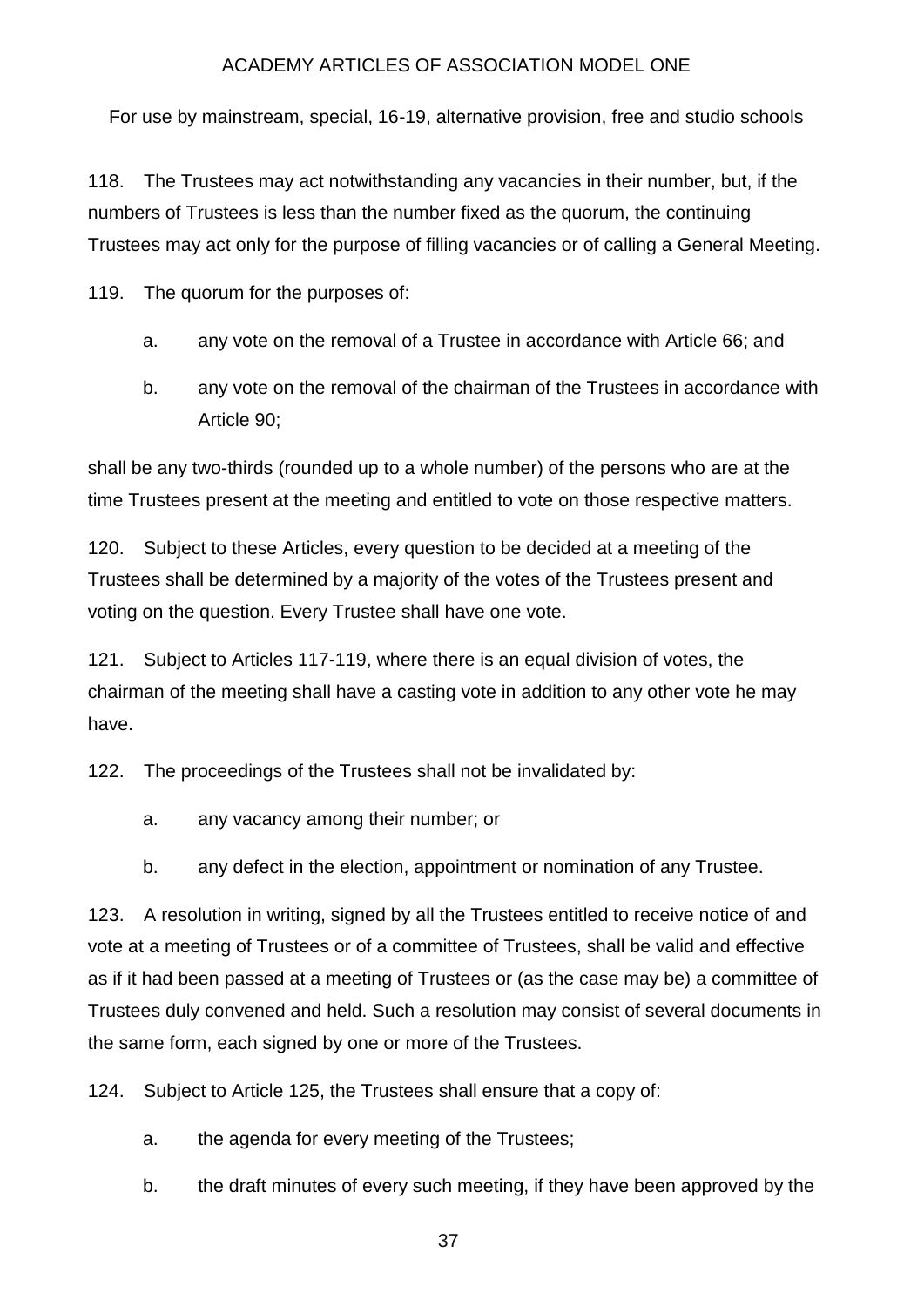For use by mainstream, special, 16-19, alternative provision, free and studio schools

person acting as chairman of that meeting;

- c. the signed minutes of every such meeting; and
- d. any report, document or other paper considered at any such meeting,

are, as soon as is reasonably practicable, made available at every Academy to persons wishing to inspect them.

125. There may be excluded from any item required to be made available in pursuance of Article 124, any material relating to:

- a. a named teacher or other person employed, or proposed to be employed, at any Academy;
- b. a named pupil or named student at, or candidate for admission or referral to, any Academy; and
- c. any matter which, by reason of its nature, the Trustees are satisfied should remain confidential.

126. Any Trustee shall be able to participate in meetings of the Trustees by telephone or video conference provided that:

- a. he has given notice of his intention to do so detailing the telephone number on which he can be reached and/or appropriate details of the video conference suite from which he shall be taking part at the time of the meeting at least 24 hours before the meeting; and
- b. the Trustees have access to the appropriate equipment if after all reasonable efforts it does not prove possible for the person to participate by telephone or video conference the meeting may still proceed with its business provided it is otherwise quorate.

# <span id="page-37-0"></span>**PATRONS AND HONORARY OFFICERS**

127. The Trustees may from time to time appoint any person whether or not a Member of the Academy Trust to be a patron of the Academy Trust or to hold any honorary office and may determine for what period he is to hold such office.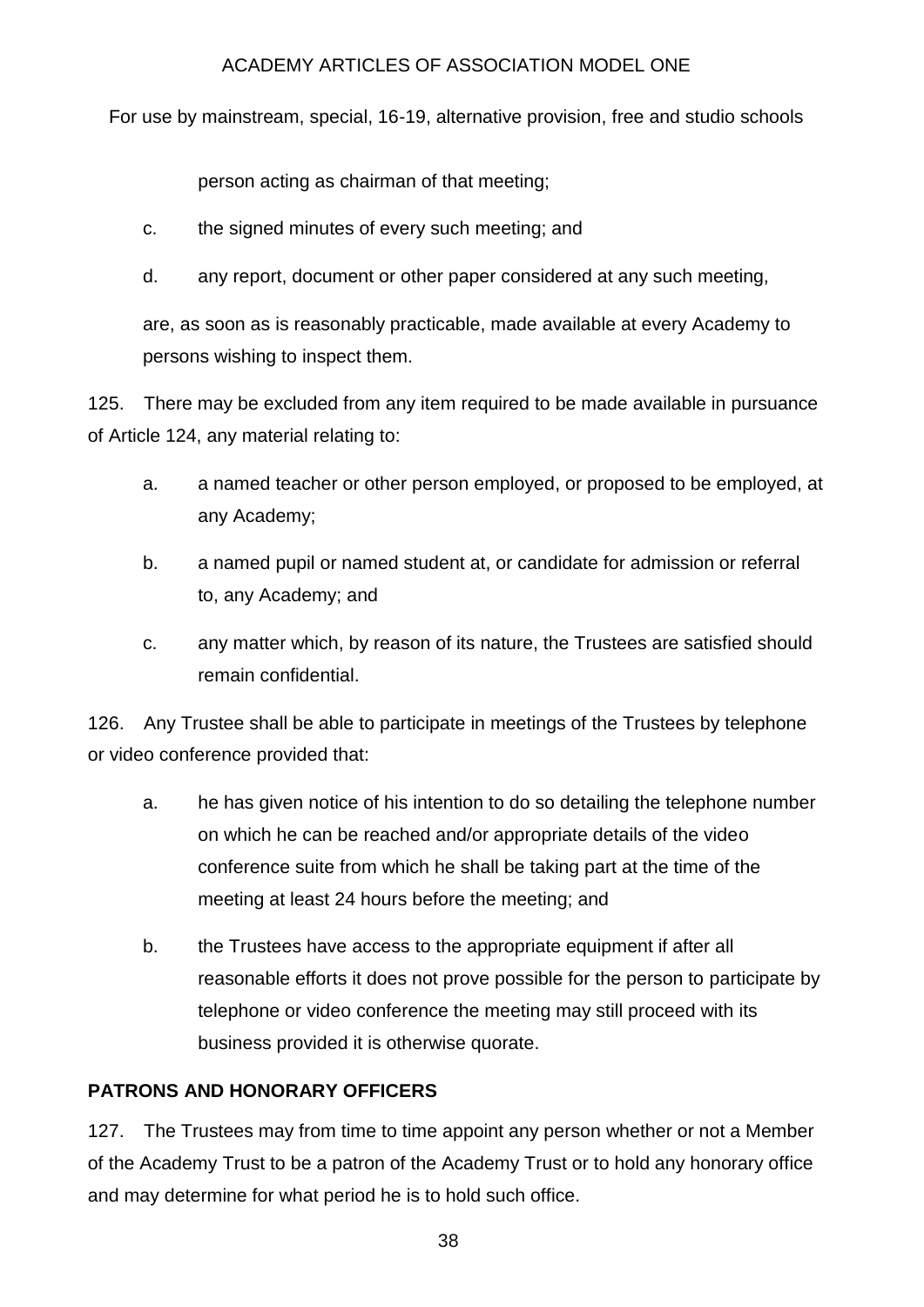For use by mainstream, special, 16-19, alternative provision, free and studio schools

#### <span id="page-38-0"></span>**THE SEAL**

128. The seal, if any, shall only be used by the authority of the Trustees or of a committee of Trustees authorised by the Trustees. The Trustees may determine who shall sign any instrument to which the seal is affixed and unless otherwise so determined it shall be signed by a Trustee and by the Clerk or by a second Trustee.

## <span id="page-38-1"></span>**ACCOUNTS**

129. Accounts shall be prepared in accordance with the relevant statement of recommended practice published by the Charity Commission from time to time (the "**Statement of Recommended Practice**") as if the Academy Trust was a non-exempt charity and with Parts 15 and 16 of the Companies Act 2006 and the Academy Trust shall file these with the Secretary of State and the Principal Regulator by 31 December each Academy Financial Year.

## <span id="page-38-2"></span>**ANNUAL REPORT**

130. The Trustees shall prepare their Annual Report in accordance with the Statement of Recommended Practice as if the Academy Trust was a non-exempt charity and shall file this with the Secretary of State and the Principal Regulator by 31 December each Academy Financial Year.

## <span id="page-38-3"></span>**ANNUAL RETURN**

131. The Trustees shall comply with their obligations under Part 24 of the Companies Act 2006 (or any statutory re-enactment or modification of that Act) with regard to the preparation of an annual return to the Registrar of Companies

## <span id="page-38-4"></span>**NOTICES**

132. Any notice to be given to or by any person pursuant to the Articles (other than a notice calling a meeting of the Trustees) shall be in writing or shall be given using electronic communications to an address for the time being notified for that purpose to the person giving the notice. In these Articles, "Address" in relation to electronic communications, includes a number or address used for the purposes of such communications.

133. A notice may be given by the Academy Trust to a Member either personally or by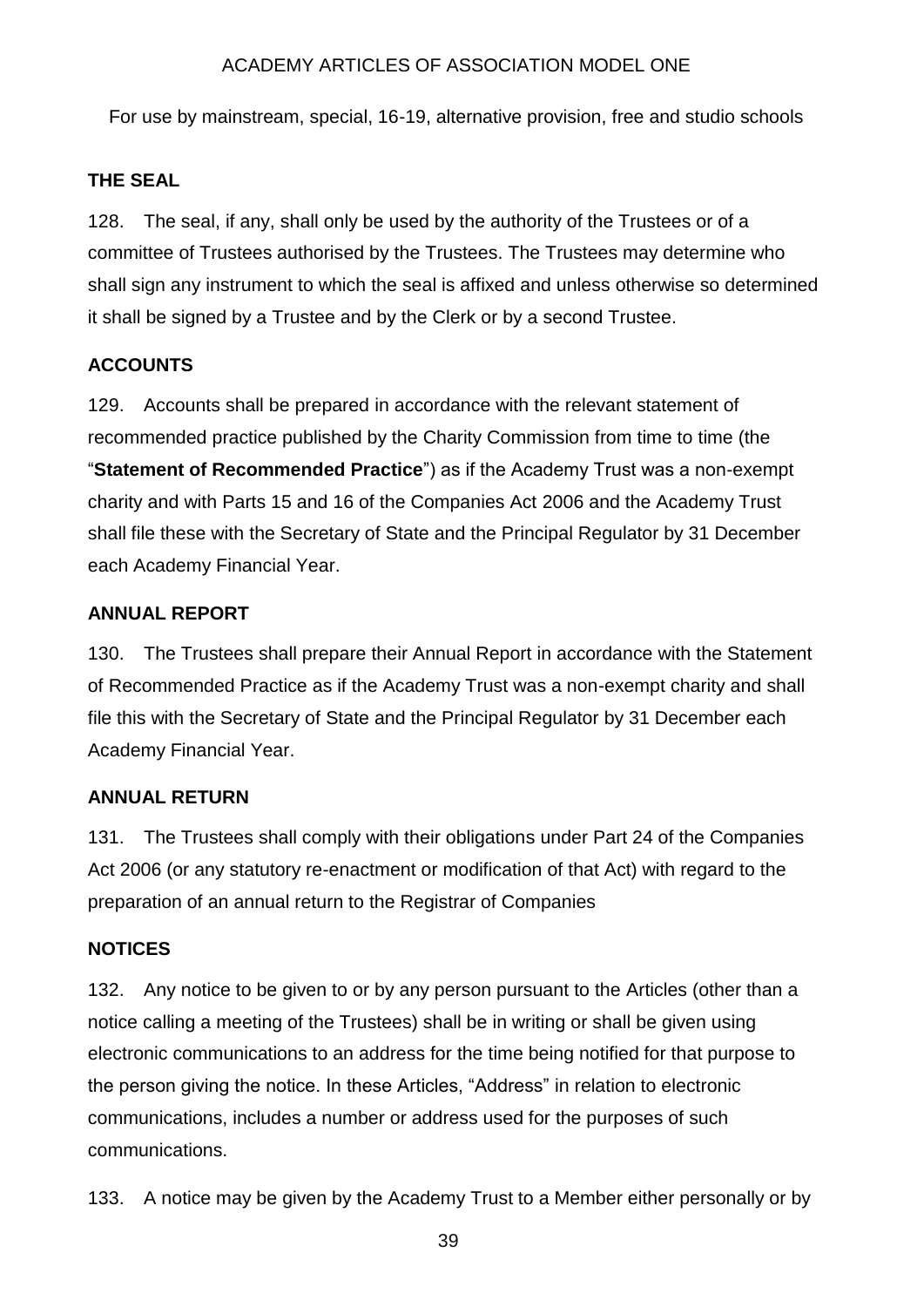For use by mainstream, special, 16-19, alternative provision, free and studio schools

sending it by post in a prepaid envelope addressed to the Member at his registered address or by leaving it at that address or by giving it using electronic communications to an address for the time being notified to the Academy Trust by the Member. A Member whose registered address is not within the United Kingdom and who gives to the Academy Trust an address within the United Kingdom at which notices may be given to him, or an address to which notices may be sent using electronic communications, shall be entitled to have notices given to him at that address, but otherwise no such Member shall be entitled to receive any notice from the Academy Trust.

134. A Member present, either in person or by proxy, at any meeting of the Academy Trust shall be deemed to have received notice of the meeting and, where necessary, of the purposes for which it was called.

135. Proof that an envelope containing a notice was properly addressed, prepaid and posted shall be conclusive evidence that the notice was given. Proof that a notice contained in an electronic communication was sent in accordance with guidance issued by the Institute of Chartered Secretaries and Administrators shall be conclusive evidence that the notice was given. A notice shall be deemed to be given at the expiration of 48 hours after the envelope containing it was posted or, in the case of a notice contained in an electronic communication, at the expiration of 48 hours after the time it was sent.

#### <span id="page-39-0"></span>**INDEMNITY**

136. Subject to the provisions of the Companies Act 2006 and Article 6.3 every Trustee or other officer or auditor of the Academy Trust shall be indemnified out of the assets of the Academy Trust against any liability incurred by him in that capacity in defending any proceedings, whether civil or criminal, in which judgment is given in favour or in which he is acquitted or in connection with any application in which relief is granted to him by the court from liability for negligence, default, breach of duty or breach of trust in relation to the affairs of the Academy Trust.

#### <span id="page-39-1"></span>**RULES**

137. The Trustees may from time to time make such rules or bye laws as they may deem necessary or expedient or convenient for the proper conduct and management of the Academy Trust and for the purposes of prescribing classes of and conditions of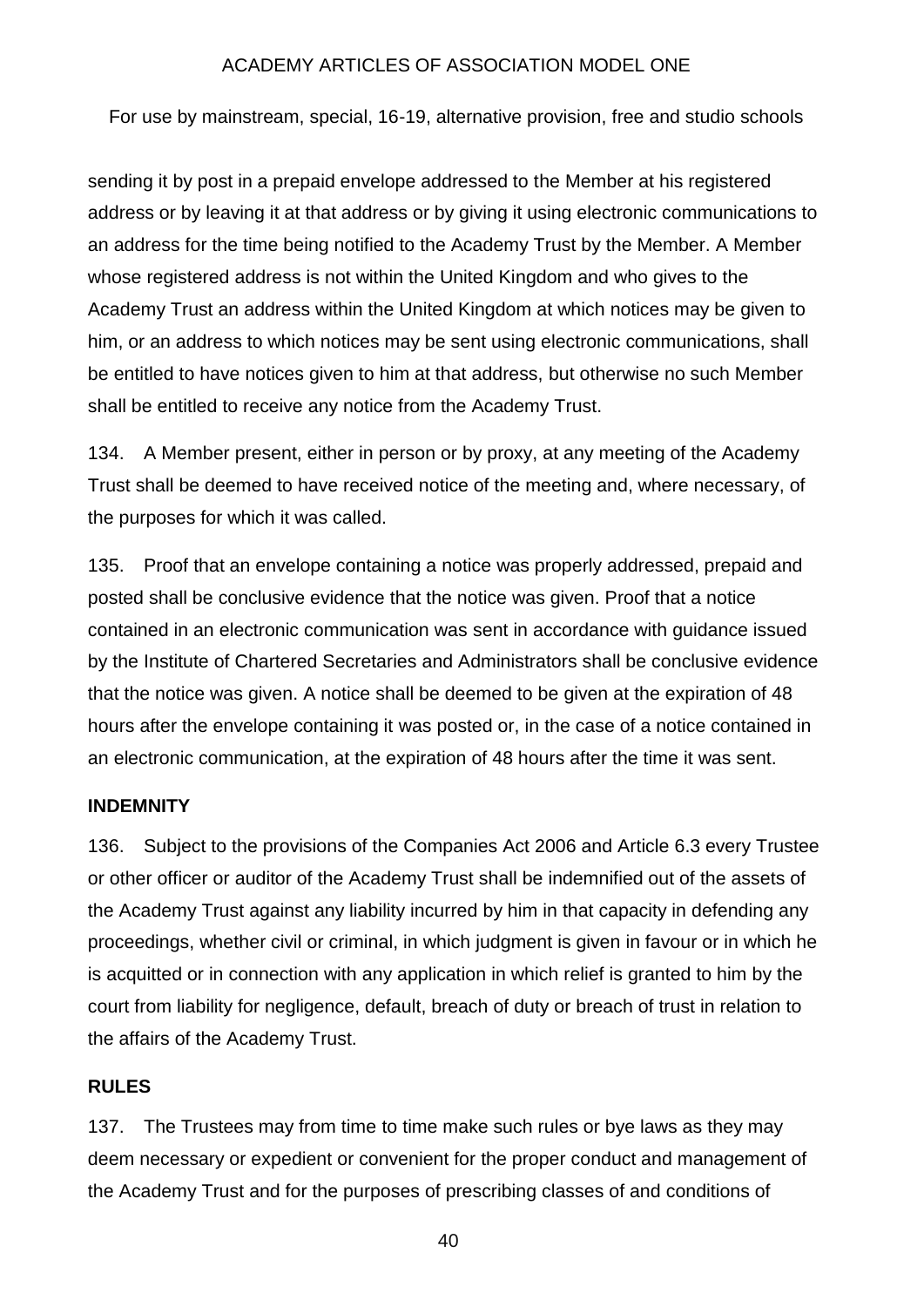For use by mainstream, special, 16-19, alternative provision, free and studio schools

membership, and in particular but without prejudice to the generality of the foregoing, they may by such rules or bye laws regulate:

- a. the admission and classification of Members of the Academy Trust (including the admission of organisations to membership) and the rights and privileges of such Members, and the conditions of membership and the terms on which Members may resign or have their membership terminated and the entrance fees, subscriptions and other fees or payments to be made by Members;
- b. the conduct of Members of the Academy Trust in relation to one another, and to the Academy Trust's servants;
- c. the setting aside of the whole or any part or parts of the Academy Trust's premises at any particular time or times or for any particular purpose or purposes;
- d. the procedure at General Meetings and meetings of the Trustees and committees of the Trustees and meetings of the Local Governing Bodies in so far as such procedure is not regulated by the Articles; and
- e. generally, all such matters as are commonly the subject matter of company rules.

138. The Academy Trust in general meeting shall have power to alter, add or to repeal the rules or bye laws and the Trustees shall adopt such means as they think sufficient to bring to the notice of Members of the Academy Trust all such rules or bye laws, which shall be binding on all Members of the Academy Trust. Provided that no rule or bye law shall be inconsistent with, or shall affect or repeal anything contained in the Articles.

## <span id="page-40-0"></span>**AVOIDING INFLUENCED COMPANY STATUS**

139. Notwithstanding the number of Members from time to time, the maximum aggregate number of votes exercisable by Local Authority Associated Persons shall never exceed 19.9% of the total number of votes exercisable by Members in general meeting and the votes of the other Members having a right to vote at the meeting will be increased on a pro-rata basis.